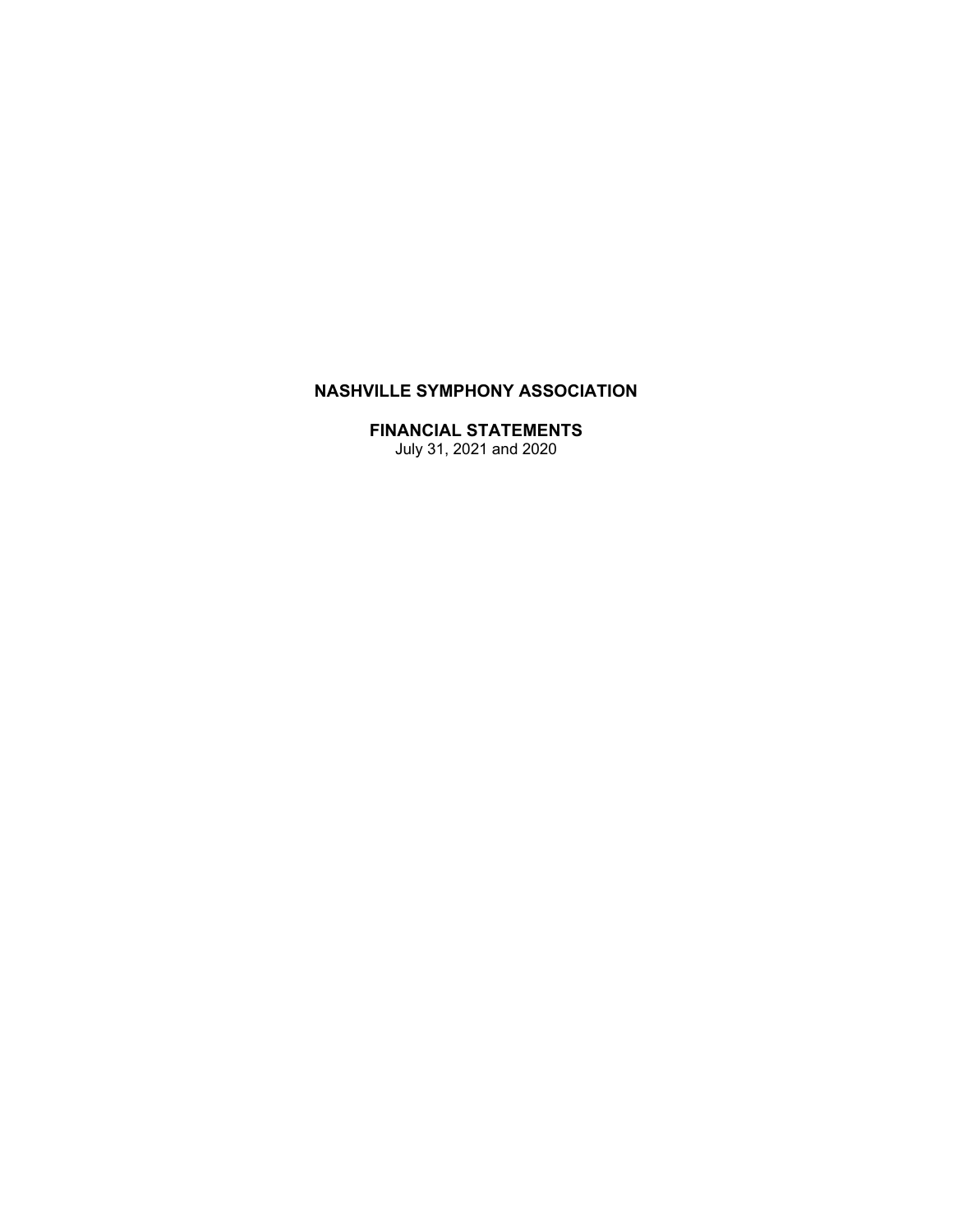#### NASHVILLE SYMPHONY ASSOCIATION Nashville, Tennessee

FINANCIAL STATEMENTS July 31, 2021 and 2020

# **CONTENTS**

| FINANCIAL STATEMENTS |  |
|----------------------|--|
|                      |  |
|                      |  |
|                      |  |
|                      |  |
|                      |  |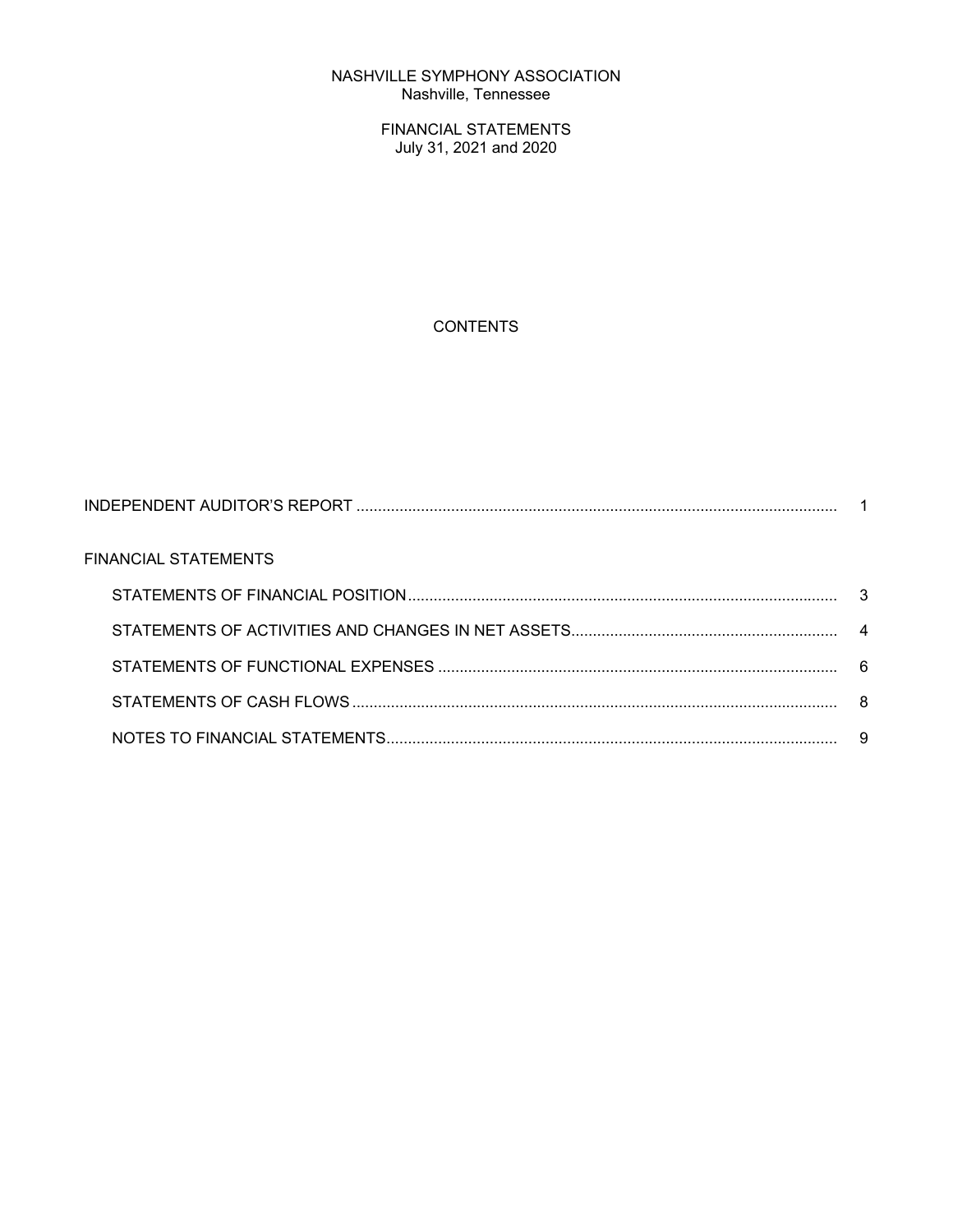

### INDEPENDENT AUDITOR'S REPORT

Board of Directors Nashville Symphony Association Nashville, Tennessee

#### **Report on the Financial Statements**

We have audited the accompanying financial statements of Nashville Symphony Association (a nonprofit organization), which comprise the statements of financial position as of July 31, 2021 and 2020, and the related statements of activities and changes in net assets, functional expenses, and cash flows for the years then ended, and the related notes to the financial statements.

#### *Management's Responsibility for the Financial Statements*

Management is responsible for the preparation and fair presentation of these financial statements in accordance with accounting principles generally accepted in the United States of America; this includes the design, implementation, and maintenance of internal control relevant to the preparation and fair presentation of financial statements that are free from material misstatement, whether due to fraud or error.

#### *Auditor's Responsibility*

Our responsibility is to express an opinion on these financial statements based on our audits. We conducted our audits in accordance with auditing standards generally accepted in the United States of America. Those standards require that we plan and perform the audit to obtain reasonable assurance about whether the financial statements are free from material misstatement.

An audit involves performing procedures to obtain audit evidence about the amounts and disclosures in the financial statements. The procedures selected depend on the auditor's judgment, including the assessment of the risks of material misstatement of the financial statements, whether due to fraud or error. In making those risk assessments, the auditor considers internal control relevant to the entity's preparation and fair presentation of the financial statements in order to design audit procedures that are appropriate in the circumstances, but not for the purpose of expressing an opinion on the effectiveness of the entity's internal control. Accordingly, we express no such opinion. An audit also includes evaluating the appropriateness of accounting policies used and the reasonableness of significant accounting estimates made by management, as well as evaluating the overall presentation of the financial statements.

We believe that the audit evidence we have obtained is sufficient and appropriate to provide a basis for our audit opinion.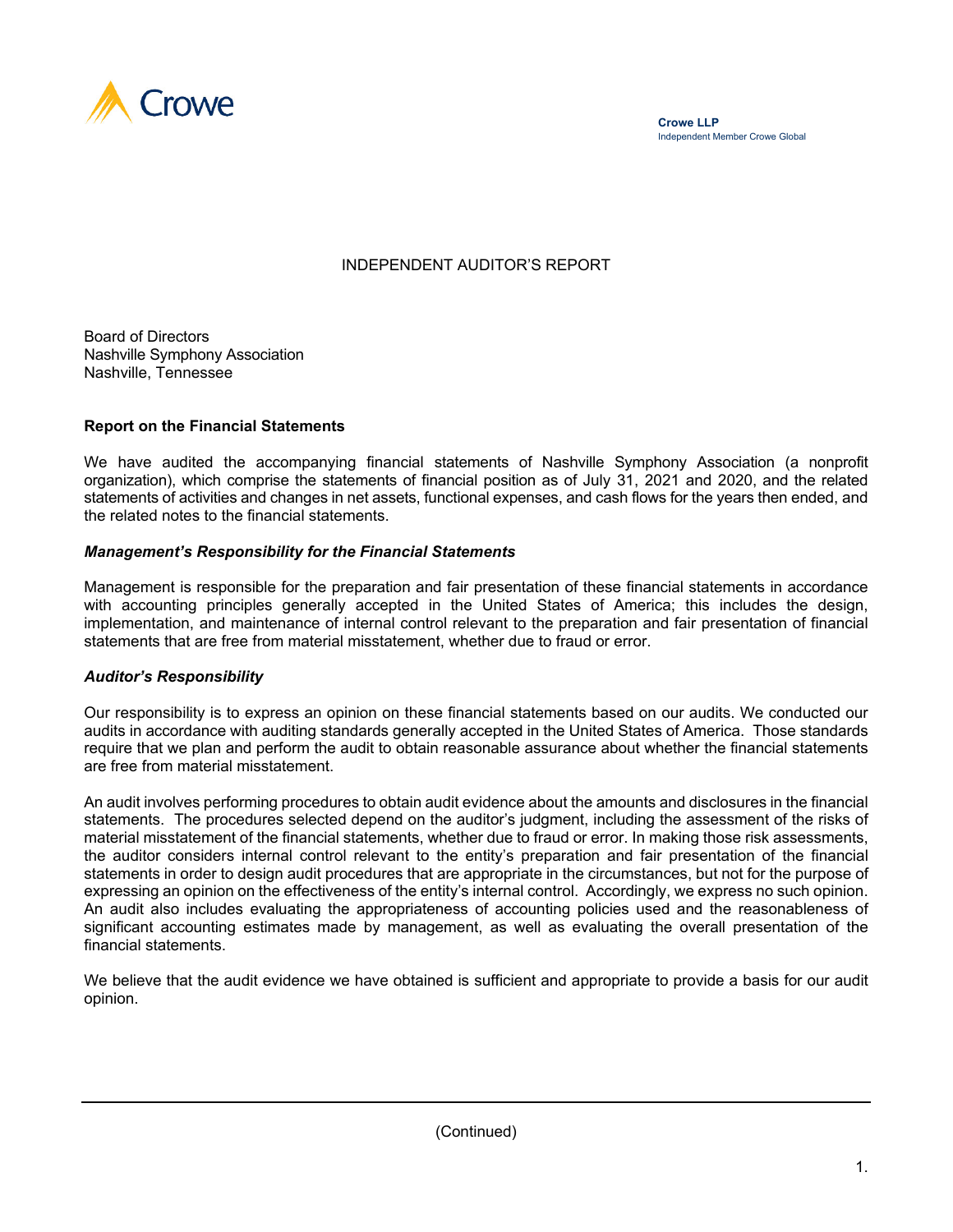### *Opinion*

In our opinion, the financial statements referred to above present fairly, in all material respects, the financial position of Nashville Symphony Association as of July 31, 2021 and 2020, and the changes in its net assets and its cash flows for the years then ended in accordance with accounting principles generally accepted in the United States of America.

Crowe LLP

Crowe LLP

Franklin, Tennessee December 15, 2021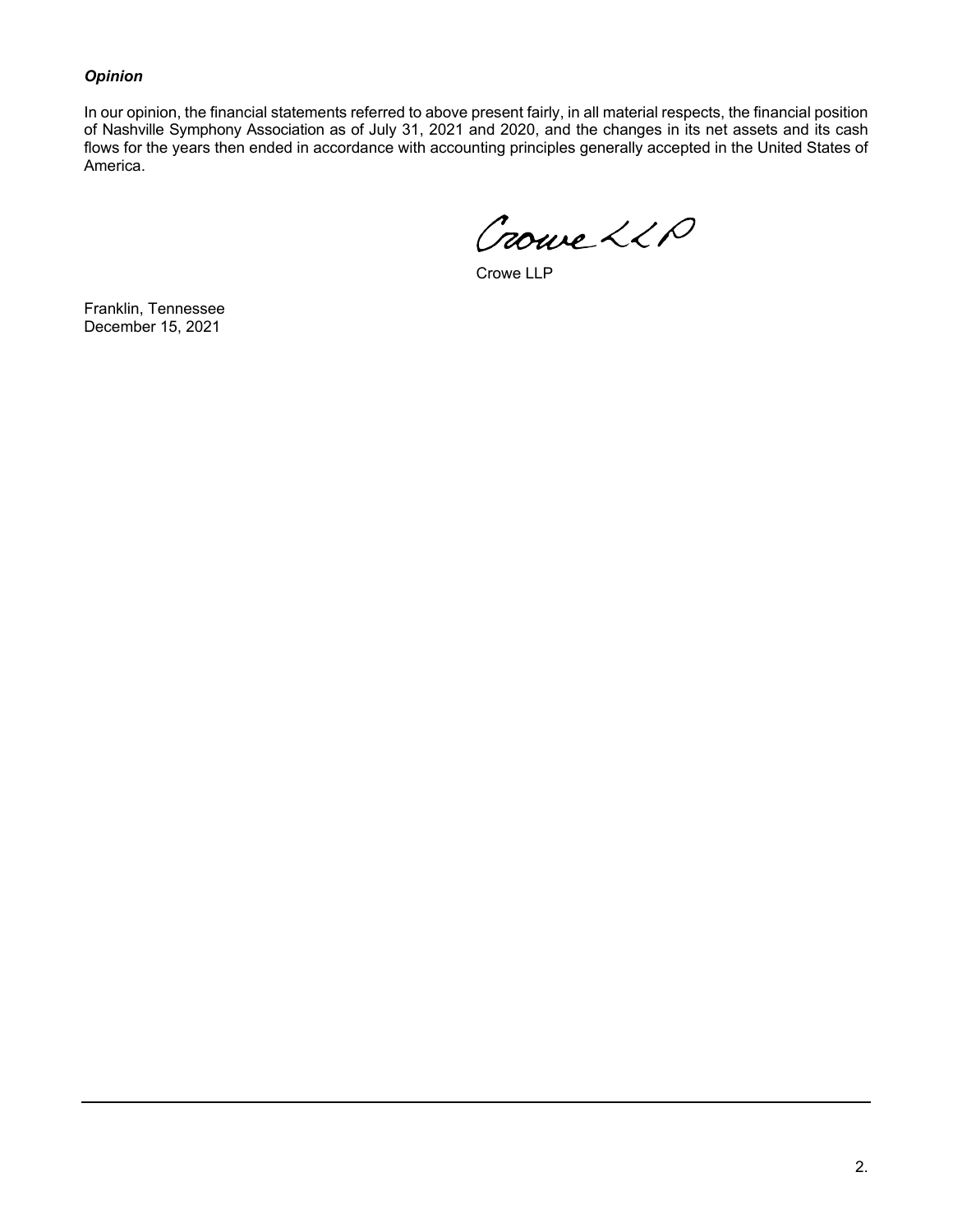#### NASHVILLE SYMPHONY ASSOCIATION STATEMENTS OF FINANCIAL POSITION July 31, 2021 and 2020

|                                             | 2021              |    | 2020       |
|---------------------------------------------|-------------------|----|------------|
| <b>ASSETS</b>                               |                   |    |            |
| <b>Current assets</b>                       |                   |    |            |
| Cash and cash equivalents                   | \$<br>11,806,249  | \$ | 5,260,404  |
| Accounts receivable                         | 626,083           |    | 128,065    |
| Prepaid expenses and other assets           | 549,733           |    | 513,039    |
| Contributions receivable, net               | 1,438,075         |    | 1,159,653  |
| <b>Total current assets</b>                 | 14,420,140        |    | 7,061,161  |
| Long-term assets                            |                   |    |            |
| Contributions receivable, net               | 1,229,965         |    | 1,318,648  |
| <b>Investments</b>                          | 3,308,105         |    | 2,402,185  |
| Beneficial interests in trust               | 11,147,871        |    | 9,354,329  |
| Property and equipment, net                 | 69,925,827        |    | 72,387,534 |
| Total long-term assets                      | 85,611,768        |    | 85,462,696 |
| <b>Total assets</b>                         | \$<br>100,031,908 | \$ | 92,523,857 |
| <b>LIABILITIES AND NET ASSETS</b>           |                   |    |            |
| <b>Current liabilities</b>                  |                   |    |            |
| Accounts payable and accrued liabilities    | \$<br>1,205,905   | \$ | 1,564,214  |
| Deferred grant revenues                     | 4,216,751         |    |            |
| Current portion of mortgage note payable    |                   |    | 20,000,000 |
| Current portion of installment note payable | 260,582           |    | 1,411,193  |
| Deferred revenues                           | 4,699,868         |    | 4,608,834  |
| <b>Total current liabilities</b>            | 10,383,106        |    | 27,584,241 |
| Long-term liabilities                       |                   |    |            |
| Other accrued liabilities                   | 812,500           |    | 325,000    |
| Mortgage note payable                       | 20,000,000        |    |            |
| Installment note payable                    | 1,739,418         |    | 1,436,187  |
| Total long-term liabilities                 | 22,551,918        |    | 1,761,187  |
| <b>Total liabilities</b>                    | 32,935,024        |    | 29,345,428 |
| Net assets                                  |                   |    |            |
| Without donor restrictions                  |                   |    |            |
| Undesignated                                | 47,818,832        |    | 45,489,965 |
| Board designated                            | 12,466,547        |    | 10,426,260 |
| With donor restrictions                     | 6,811,505         |    | 7,262,204  |
| Total net assets                            | 67,096,884        |    | 63,178,429 |
| Total liabilities and net assets            | 100,031,908       | P. | 92,523,857 |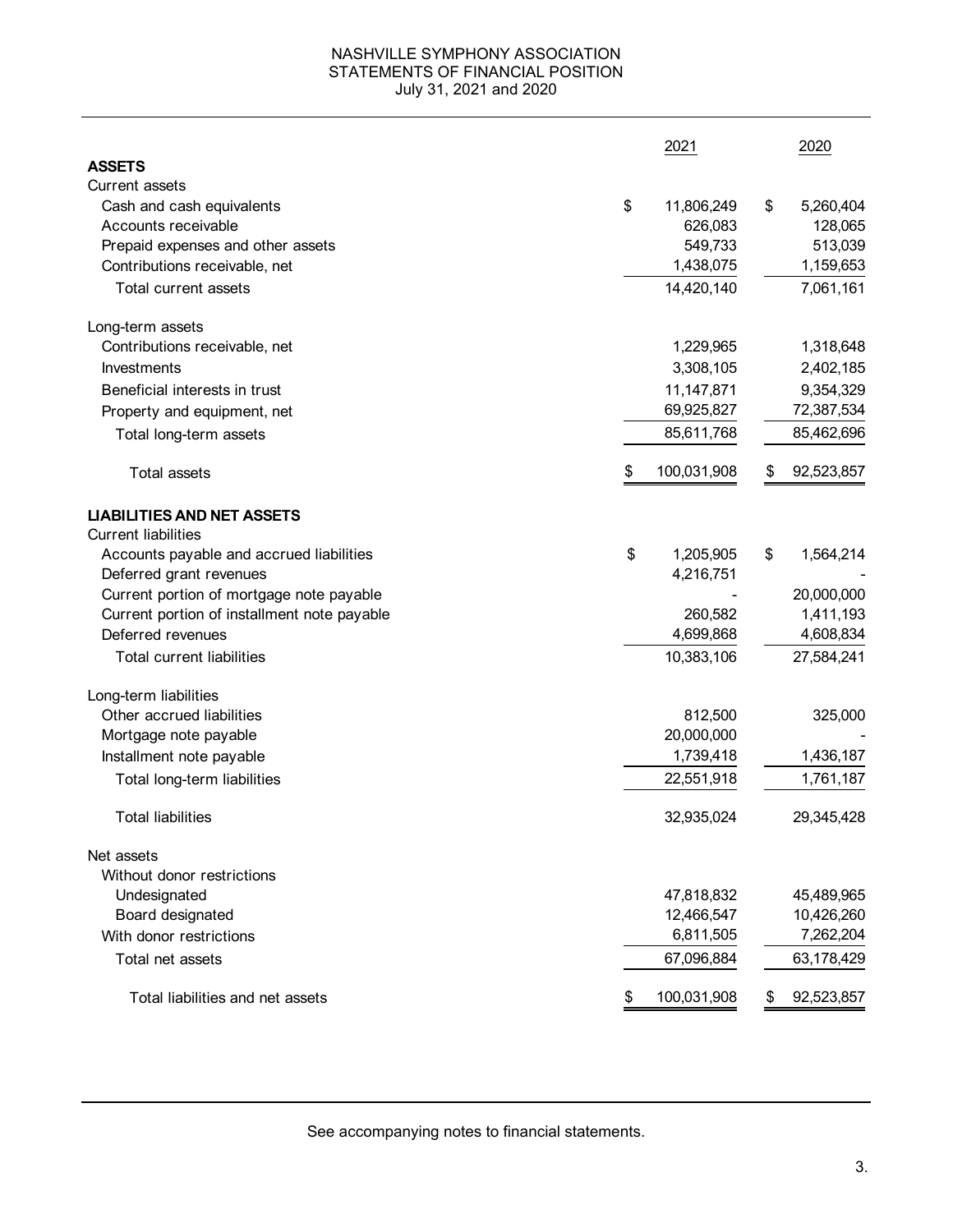#### NASHVILLE SYMPHONY ASSOCIATION STATEMENTS OF ACTIVITIES AND CHANGES IN NET ASSETS Year ended July 31, 2021 (with comparative July 31, 2020 information)

|                                              | <b>Without Donor</b><br>Restrictions | <b>With Donor</b><br>Restrictions | 2021<br>Total    | 2020<br>Total    |
|----------------------------------------------|--------------------------------------|-----------------------------------|------------------|------------------|
| Operating revenues                           |                                      |                                   |                  |                  |
| Program revenues                             |                                      |                                   |                  |                  |
| <b>Ticket sales</b>                          | \$                                   | \$                                | \$               | \$<br>5,907,830  |
| Orchestra fee engagements                    | 15,000                               |                                   | 15,000           | 306,836          |
| Concert hall rental                          | 76,500                               |                                   | 76,500           | 388,850          |
| Ancillary rental                             | 4,700                                |                                   | 4,700            | 64,375           |
| Concessions and symphony store               | 11,957                               |                                   | 11,957           | 623,353          |
| Expense reimbursements                       | 66,018                               |                                   | 66,018           | 376,878          |
| Interest and other income                    | 23,252                               |                                   | 23,252           | 1,287,897        |
| Total program revenues                       | 197,427                              |                                   | 197,427          | 8,956,019        |
| Community Foundation distribution            | 361,000                              |                                   | 361,000          | 383,800          |
| Total operating revenues                     | 558,427                              |                                   | 558,427          | 9,339,819        |
| Operating expenses                           |                                      |                                   |                  |                  |
| Orchestra operating expenses                 |                                      |                                   |                  |                  |
| Operations and artistic administration       | 3,139,547                            |                                   | 3,139,547        | 13,136,939       |
| Education                                    | 307,915                              |                                   | 307,915          | 385,773          |
| Marketing                                    | 699,195                              |                                   | 699,195          | 2,565,009        |
| Administration and support                   | 1,393,434                            |                                   | 1,393,434        | 2,513,011        |
| Fund-raising                                 | 799,391                              |                                   | 799,391          | 1,394,458        |
| In-kind expenses                             | 129,028                              |                                   | 129,028          | 211,457          |
| Total orchestra operating expenses           | 6,468,510                            |                                   | 6,468,510        | 20,206,647       |
| Symphony Center operating expenses           |                                      |                                   |                  |                  |
| Concessions and symphony store               | 91,421                               |                                   | 91,421           | 421,668          |
| Management and building operations           | 2,104,523                            |                                   | 2,104,523        | 2,799,452        |
| Total Symphony Center operating expenses     | 2,195,944                            |                                   | 2,195,944        | 3,221,120        |
| Total operating expenses before depreciation | 8,664,454                            |                                   | 8,664,454        | 23,427,767       |
| Deficit before support, investment           |                                      |                                   |                  |                  |
| income and other noncash items               | (8, 106, 027)                        |                                   | (8, 106, 027)    | (14,087,948)     |
| Support                                      |                                      |                                   |                  |                  |
| Contributions                                | 5,680,033                            | 1,652,465                         | 7,332,498        | 7,724,637        |
| Grants                                       | 721,942                              | 213,500                           | 935,442          | 80,000           |
| Fund-raising events                          | 831,608                              |                                   | 831,608          | 887,360          |
| In-kind contributions                        | 129,028                              |                                   | 129,028          | 211,457          |
| Total support                                | 7,362,611                            | 1,865,965                         | 9,228,576        | 8,903,454        |
| Net assets released from restrictions        | 2,316,664                            | (2,316,664)                       |                  |                  |
| Surplus (deficit) before investment          |                                      |                                   |                  |                  |
| income and other noncash items               | 1,573,248                            | (450, 699)                        | 1,122,549        | (5, 184, 494)    |
| Investment income, net                       |                                      |                                   |                  |                  |
| Net investment income                        | 330,543                              |                                   | 330,543          | 156,754          |
| Net beneficial interests in trust income     | 2,298,075                            |                                   | 2,298,075        | 63,949           |
| Total investment expenses                    | (162, 812)                           |                                   | (162, 812)       | (95, 043)        |
| Total investment income, net                 | 2,465,806                            |                                   | 2,465,806        | 125,660          |
| Surplus (deficit) before other noncash items | 4,039,054                            | (450, 699)                        | 3,588,355        | (5,058,834)      |
| Gain on debt forgiveness                     | 2,880,520                            |                                   | 2,880,520        |                  |
| Depreciation                                 | (2,550,420)                          |                                   | (2,550,420)      | (2,593,252)      |
| Increase (decrease) in net assets            | 4,369,154                            | (450, 699)                        | 3,918,455        | (7,652,086)      |
| Net assets at beginning of year              | 55,916,225                           | 7,262,204                         | 63,178,429       | 70,830,515       |
| Net assets at end of year                    | 60,285,379                           | 6,811,505<br>\$                   | 67,096,884<br>\$ | 63,178,429<br>\$ |
|                                              |                                      |                                   |                  |                  |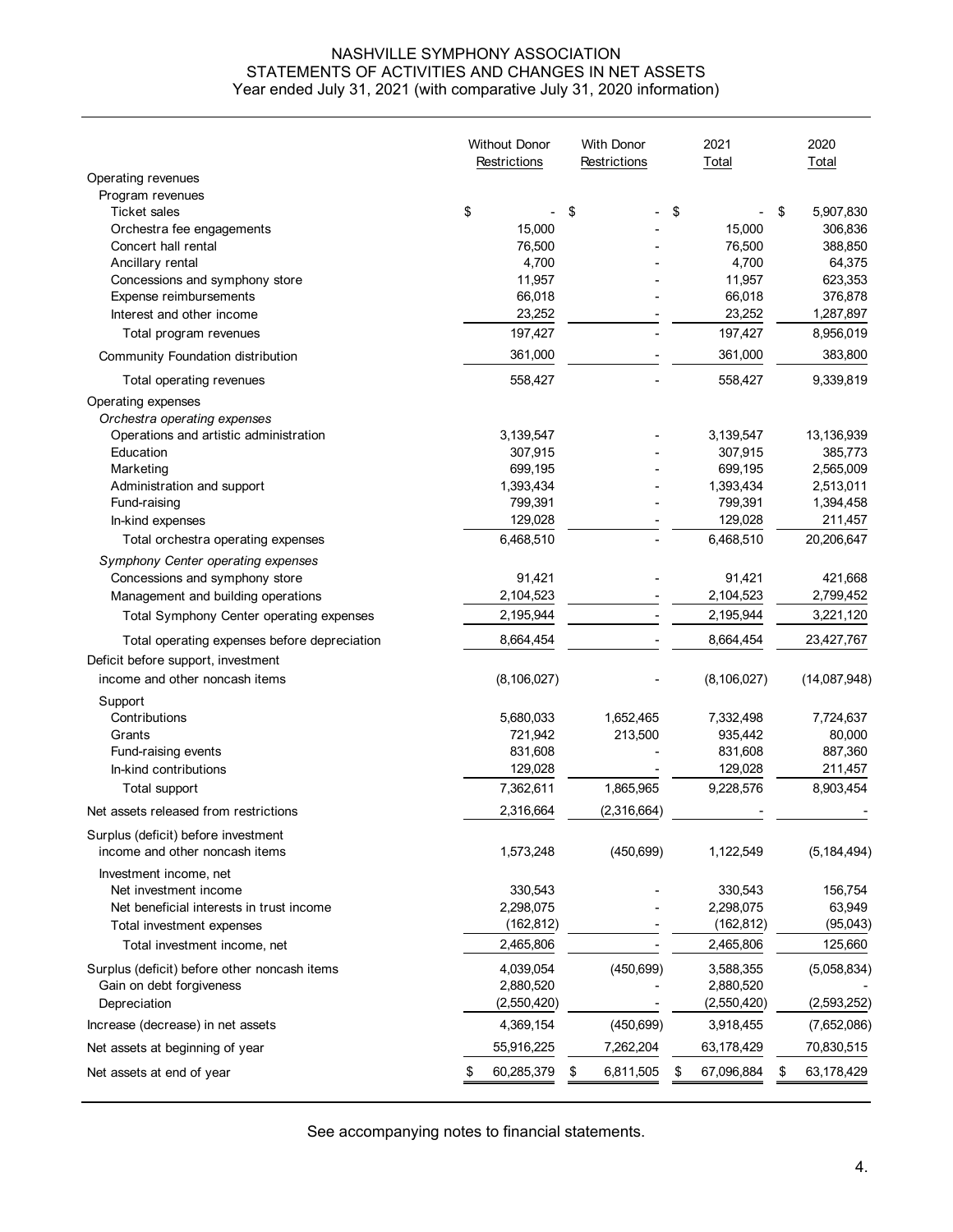#### NASHVILLE SYMPHONY ASSOCIATION STATEMENTS OF ACTIVITIES AND CHANGES IN NET ASSETS Year ended July 31, 2020

|                                                             | <b>Without Donor</b><br>Restrictions | <b>With Donor</b><br>Restrictions | 2020<br>Total     |
|-------------------------------------------------------------|--------------------------------------|-----------------------------------|-------------------|
| Operating revenues                                          |                                      |                                   |                   |
| Program revenues                                            |                                      |                                   |                   |
| <b>Ticket sales</b>                                         | \$<br>5,907,830                      | \$                                | \$<br>5,907,830   |
| Orchestra fee engagements                                   | 306,836                              |                                   | 306,836           |
| Concert hall rental                                         | 388,850                              |                                   | 388,850           |
| Ancillary rental<br>Concessions and symphony store          | 64,375<br>623,353                    |                                   | 64,375<br>623,353 |
| Expense reimbursements                                      | 376,878                              |                                   | 376,878           |
| Interest and other income                                   | 1,287,897                            |                                   | 1,287,897         |
| Total program revenues                                      | 8,956,019                            |                                   | 8,956,019         |
| Community Foundation distribution                           | 383,800                              |                                   | 383,800           |
| Total operating revenues                                    | 9,339,819                            |                                   | 9,339,819         |
| Operating expenses                                          |                                      |                                   |                   |
| Orchestra operating expenses                                |                                      |                                   |                   |
| Operations and artistic administration                      | 13,136,939                           |                                   | 13,136,939        |
| Education                                                   | 385,773                              |                                   | 385,773           |
| Marketing                                                   | 2,565,009                            |                                   | 2,565,009         |
| Administration and support                                  | 2,513,011                            |                                   | 2,513,011         |
| Fund-raising                                                | 1,394,458                            |                                   | 1,394,458         |
| In-kind expenses                                            | 211,457                              |                                   | 211,457           |
| Total orchestra operating expenses                          | 20,206,647                           |                                   | 20,206,647        |
| Symphony Center operating expenses                          |                                      |                                   |                   |
| Concessions and symphony store                              | 421,668                              |                                   | 421,668           |
| Management and building operations                          | 2,799,452                            |                                   | 2,799,452         |
| Total Symphony Center operating expenses                    | 3,221,120                            |                                   | 3,221,120         |
| Total operating expenses before depreciation                | 23,427,767                           |                                   | 23,427,767        |
| Deficit before support, investment income and depreciation  | (14,087,948)                         |                                   | (14,087,948)      |
| Support                                                     |                                      |                                   |                   |
| Contributions                                               | 5,931,329                            | 1,793,308                         | 7,724,637         |
| Grants                                                      | 25,000                               | 55,000                            | 80,000            |
| Fund-raising events                                         | 887,360                              |                                   | 887,360           |
| In-kind contributions                                       | 211,457                              |                                   | 211,457           |
| Total support                                               | 7,055,146<br>1,257,244               | 1,848,308                         | 8,903,454         |
| Net assets released from restrictions                       |                                      | (1,257,244)                       |                   |
| Surplus (deficit) before investment income and depreciation | (5,775,558)                          | 591,064                           | (5, 184, 494)     |
| Investment income, net<br>Net investment income             | 156,754                              |                                   | 156,754           |
| Net beneficial interests in trust income                    | 63,949                               |                                   | 63,949            |
| Total investment expenses                                   | (95,043)                             |                                   | (95, 043)         |
| Total investment income, net                                | 125,660                              |                                   | 125,660           |
| Surplus (deficit) before depreciation                       | (5,649,898)                          | 591,064                           | (5,058,834)       |
| Depreciation                                                | (2,593,252)                          |                                   | (2,593,252)       |
| Increase (decrease) in net assets                           | (8,243,150)                          | 591,064                           | (7,652,086)       |
| Net assets at beginning of year                             | 64,159,375                           | 6,671,140                         | 70,830,515        |
|                                                             |                                      |                                   |                   |
| Net assets at end of year                                   | \$<br>55,916,225                     | \$<br>7,262,204                   | \$<br>63,178,429  |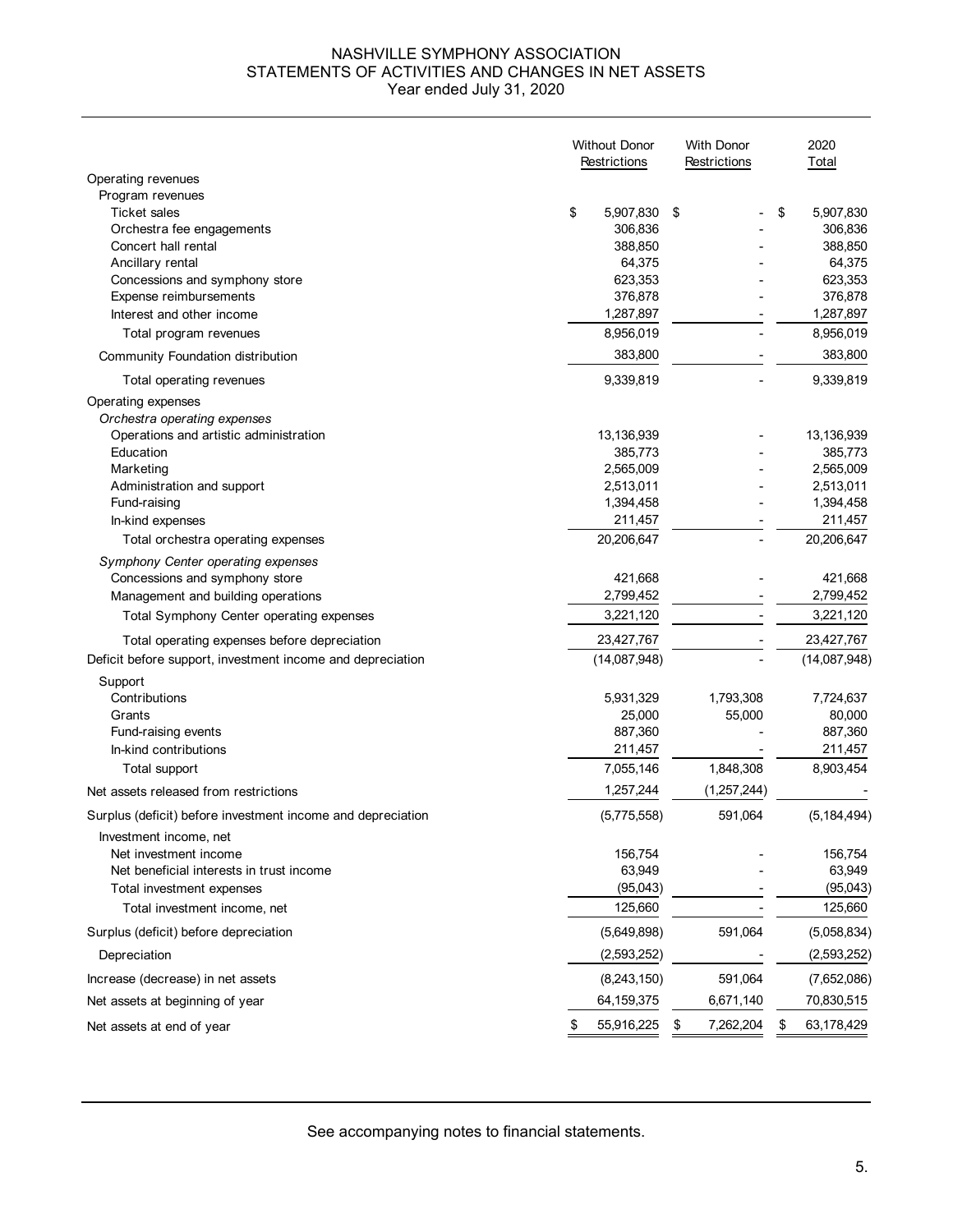# NASHVILLE SYMPHONY ASSOCIATION STATEMENTS OF FUNCTIONAL EXPENSES

Year ended July 31, 2021 (with comparative July 31, 2020 information)

|                                                   | Program Expenses                       |     |                                    |  |                                     |                                           |                          |     |               |     |               |
|---------------------------------------------------|----------------------------------------|-----|------------------------------------|--|-------------------------------------|-------------------------------------------|--------------------------|-----|---------------|-----|---------------|
|                                                   | Orchestra<br>and Concert<br>Operations |     | Schermerhorn<br>Symphony<br>Center |  | Total<br>Program<br><b>Expenses</b> | General and<br>Administrative<br>Expenses | Fund-raising<br>Expenses |     | 2021<br>Total |     | 2020<br>Total |
| Salaries and benefits                             | \$<br>3,854,265 \$                     |     | 569,918 \$                         |  | 4,424,183 \$                        | 498,350 \$                                | 328,665 \$               |     | 5,251,198 \$  |     | 14,182,213    |
| Accelerando                                       | 152,355                                |     |                                    |  | 152,355                             |                                           |                          |     | 152,355       |     | 96,276        |
| Advertising                                       | 37,071                                 |     |                                    |  | 37,071                              |                                           |                          |     | 37,071        |     | 547,398       |
| Assisting artists' fees and guest conductor       | (6, 463)                               |     |                                    |  | (6, 463)                            |                                           |                          |     | (6, 463)      |     | 3,149,153     |
| Bad debt expense                                  |                                        |     |                                    |  |                                     |                                           | 92,342                   |     | 92,342        |     | 160,802       |
| Bank charges                                      |                                        |     |                                    |  |                                     | 78,923                                    |                          |     | 78,923        |     | 249,817       |
| Concert production                                | 11,903                                 |     |                                    |  | 11,903                              |                                           |                          |     | 11,903        |     | 198,683       |
| Cost of goods sold                                |                                        |     | 1,022                              |  | 1,022                               |                                           |                          |     | 1,022         |     | 67,787        |
| Debt service                                      |                                        |     | 650,000                            |  | 650,000                             |                                           |                          |     | 650,000       |     | 650,000       |
| Dues and subscriptions                            |                                        |     |                                    |  |                                     | 57,526                                    |                          |     | 57,526        |     | 41,572        |
| Ensemble                                          |                                        |     | $\overline{\phantom{a}}$           |  |                                     |                                           |                          |     |               |     | 15,467        |
| General contracts                                 |                                        |     | 56,368                             |  | 56,368                              |                                           |                          |     | 56,368        |     | 62,411        |
| Hall rental                                       |                                        |     |                                    |  |                                     |                                           |                          |     |               |     | 2,400         |
| Housekeeping and janitorial                       |                                        |     | 41,445                             |  | 41,445                              |                                           |                          |     | 41,445        |     | 156,975       |
| Information technology                            |                                        |     |                                    |  |                                     | 218,854                                   |                          |     | 218,854       |     | 280,067       |
| Instrument rental and repair                      | 6,910                                  |     |                                    |  | 6,910                               |                                           |                          |     | 6,910         |     | 203,111       |
| Insurance                                         |                                        |     | 149,545                            |  | 149,545                             | 118,207                                   |                          |     | 267,752       |     | 282,639       |
| Meals and entertainment                           |                                        |     |                                    |  |                                     | 12,212                                    |                          |     | 12,212        |     | 22,264        |
| Music purchase, rental, royalties and commissions | 12,663                                 |     | $\overline{\phantom{a}}$           |  | 12,663                              |                                           |                          |     | 12,663        |     | 250,743       |
| Office supplies and maintenance                   |                                        |     | 312                                |  | 312                                 | 42,820                                    |                          |     | 43,132        |     | 51,519        |
| Postage                                           |                                        |     |                                    |  |                                     |                                           | 8,101                    |     | 8,101         |     | 79,190        |
| Printing                                          | 13,760                                 |     |                                    |  | 13,760                              |                                           | 27,208                   |     | 40,968        |     | 129,029       |
| Professional fees                                 |                                        |     |                                    |  |                                     | 321,893                                   | 302,328                  |     | 624,221       |     | 395,931       |
| Security                                          |                                        |     | 105,326                            |  | 105,326                             |                                           |                          |     | 105,326       |     | 139,521       |
| Symphony store                                    | $\overline{\phantom{a}}$               |     | 16,135                             |  | 16,135                              |                                           |                          |     | 16,135        |     | 74,087        |
| Taxes and licenses                                |                                        |     | 4,509                              |  | 4,509                               |                                           |                          |     | 4,509         |     | 4,668         |
| Telemarketing                                     | 2,081                                  |     |                                    |  | 2,081                               |                                           |                          |     | 2,081         |     | 730,198       |
| Telephone                                         |                                        |     | $\overline{\phantom{a}}$           |  |                                     | 9,401                                     |                          |     | 9,401         |     | 14,213        |
| Tools, equipment and maintenance                  |                                        |     | 26,184                             |  | 26,184                              |                                           |                          |     | 26,184        |     | 44,660        |
| Travel                                            |                                        |     |                                    |  |                                     |                                           | 254                      |     | 254           |     | 17,373        |
| Truck rental                                      | 2,686                                  |     |                                    |  | 2,686                               |                                           |                          |     | 2,686         |     | 5,398         |
| <b>Utilities</b>                                  |                                        |     | 569,207                            |  | 569,207                             |                                           |                          |     | 569,207       |     | 613,027       |
| Miscellaneous                                     | 59,426                                 |     | 5,973                              |  | 65,399                              | 35,248                                    | 40,493                   |     | 141,140       |     | 297,718       |
| In-kind expenses                                  | 129,028                                |     |                                    |  | 129,028                             |                                           |                          |     | 129,028       |     | 211,457       |
| Total expenses before depreciation                | 4,275,685                              |     | 2,195,944                          |  | 6,471,629                           | 1,393,434                                 | 799,391                  |     | 8,664,454     |     | 23,427,767    |
|                                                   |                                        |     |                                    |  |                                     |                                           |                          |     |               |     |               |
| Depreciation                                      | 391,878                                |     | 1,724,598                          |  | 2,116,476                           | 290,742                                   | 143,202                  |     | 2,550,420     |     | 2,593,252     |
| <b>Total expenses</b>                             | 4,667,563                              | -\$ | 3,920,542 \$                       |  | 8,588,105                           | \$<br>1,684,176                           | 942,593<br>\$            | -\$ | 11,214,874    | -\$ | 26,021,019    |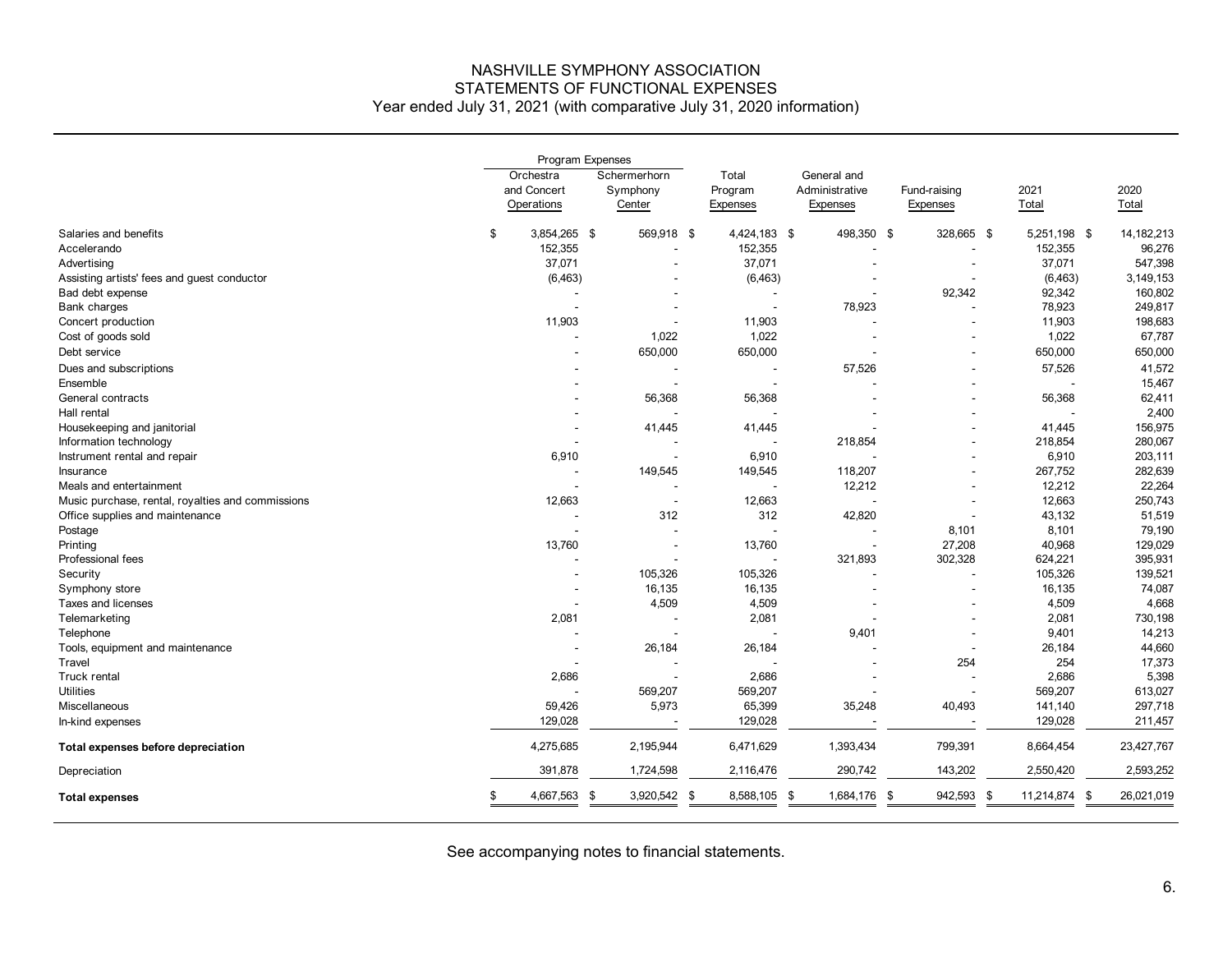#### NASHVILLE SYMPHONY ASSOCIATION STATEMENTS OF FUNCTIONAL EXPENSES Year ended July 31, 2020

|                                                   |                                        |                          | Program Expenses                   |                              |                                           |                          |      |               |
|---------------------------------------------------|----------------------------------------|--------------------------|------------------------------------|------------------------------|-------------------------------------------|--------------------------|------|---------------|
|                                                   | Orchestra<br>and Concert<br>Operations |                          | Schermerhorn<br>Symphony<br>Center | Total<br>Program<br>Expenses | General and<br>Administrative<br>Expenses | Fund-raising<br>Expenses |      | 2020<br>Total |
| Salaries and benefits                             | 10,584,227 \$<br>\$                    |                          | 1,238,414 \$                       | 11,822,641 \$                | 1,530,449 \$                              | 829,123 \$               |      | 14,182,213    |
| Accelerando                                       | 96,276                                 |                          |                                    | 96,276                       |                                           |                          |      | 96,276        |
| Advertising                                       | 547,398                                |                          |                                    | 547,398                      |                                           |                          |      | 547,398       |
| Assisting artists' fees and guest conductor       | 3,149,153                              |                          |                                    | 3,149,153                    |                                           |                          |      | 3,149,153     |
| Bad debt expense                                  |                                        |                          |                                    | $\overline{\phantom{a}}$     |                                           | 160,802                  |      | 160,802       |
| Bank charges                                      |                                        |                          |                                    | $\overline{\phantom{a}}$     | 249,817                                   |                          |      | 249,817       |
| Concert production                                | 198,683                                |                          |                                    | 198,683                      |                                           |                          |      | 198,683       |
| Cost of goods sold                                |                                        |                          | 67,787                             | 67,787                       |                                           |                          |      | 67,787        |
| Debt service                                      |                                        |                          | 650,000                            | 650,000                      |                                           |                          |      | 650,000       |
| Dues and subscriptions                            |                                        |                          |                                    |                              | 41,572                                    |                          |      | 41,572        |
| Ensemble                                          | 15,467                                 |                          |                                    | 15,467                       |                                           |                          |      | 15,467        |
| General contracts                                 |                                        |                          | 62,411                             | 62,411                       |                                           |                          |      | 62,411        |
| Hall rental                                       | 2,400                                  |                          |                                    | 2,400                        |                                           |                          |      | 2,400         |
| Housekeeping and janitorial                       |                                        |                          | 156,975                            | 156,975                      |                                           |                          |      | 156,975       |
| Information technology                            |                                        |                          |                                    | $\sim$                       | 280,067                                   |                          |      | 280,067       |
| Instrument rental and repair                      | 203,111                                |                          |                                    | 203,111                      |                                           |                          |      | 203,111       |
| Insurance                                         |                                        |                          | 162,381                            | 162,381                      | 120,258                                   |                          |      | 282,639       |
| Meals and entertainment                           |                                        |                          | 347                                | 347                          | 21,917                                    |                          |      | 22,264        |
| Music purchase, rental, royalties and commissions | 250,743                                |                          |                                    | 250,743                      |                                           |                          |      | 250,743       |
| Office supplies and maintenance                   |                                        |                          | 5,256                              | 5,256                        | 46,263                                    |                          |      | 51,519        |
| Postage                                           | 63,408                                 |                          |                                    | 63,408                       |                                           | 15,782                   |      | 79,190        |
| Printing                                          | 78,592                                 |                          |                                    | 78,592                       | $\sim$                                    | 50,437                   |      | 129,029       |
| Professional fees                                 |                                        |                          |                                    |                              | 161,620                                   | 234,311                  |      | 395,931       |
| Security                                          |                                        |                          | 139,521                            | 139,521                      |                                           |                          |      | 139,521       |
| Symphony store                                    |                                        | $\overline{\phantom{a}}$ | 74,087                             | 74,087                       |                                           |                          |      | 74,087        |
| Taxes and licenses                                |                                        |                          | 4,668                              | 4,668                        |                                           |                          |      | 4,668         |
| Telemarketing                                     | 730,198                                |                          |                                    | 730,198                      |                                           |                          |      | 730,198       |
| Telephone                                         |                                        |                          |                                    |                              | 14,213                                    |                          |      | 14,213        |
| Tools, equipment and maintenance                  |                                        |                          | 44,660                             | 44,660                       |                                           |                          |      | 44,660        |
| Travel                                            | 8,303                                  |                          |                                    | 8,303                        |                                           | 9,070                    |      | 17,373        |
| Truck rental                                      | 5,398                                  |                          |                                    | 5,398                        |                                           |                          |      | 5,398         |
| <b>Utilities</b>                                  |                                        |                          | 613,027                            | 613,027                      |                                           |                          |      | 613,027       |
| Miscellaneous                                     | 154,364                                |                          | 1,586                              | 155,950                      | 46,835                                    | 94,933                   |      | 297,718       |
| In-kind expenses                                  | 211,457                                |                          |                                    | 211,457                      |                                           |                          |      | 211,457       |
| Total expenses before depreciation                | 16,299,178                             |                          | 3,221,120                          | 19,520,298                   | 2,513,011                                 | 1,394,458                |      | 23,427,767    |
| Depreciation                                      | 391,713                                |                          | 1,729,250                          | 2,120,963                    | 316,434                                   | 155,855                  |      | 2,593,252     |
| <b>Total expenses</b>                             | 16,690,891                             | \$                       | 4,950,370                          | 21,641,261<br>\$             | 2,829,445<br>\$                           | 1,550,313<br>-\$         | - \$ | 26,021,019    |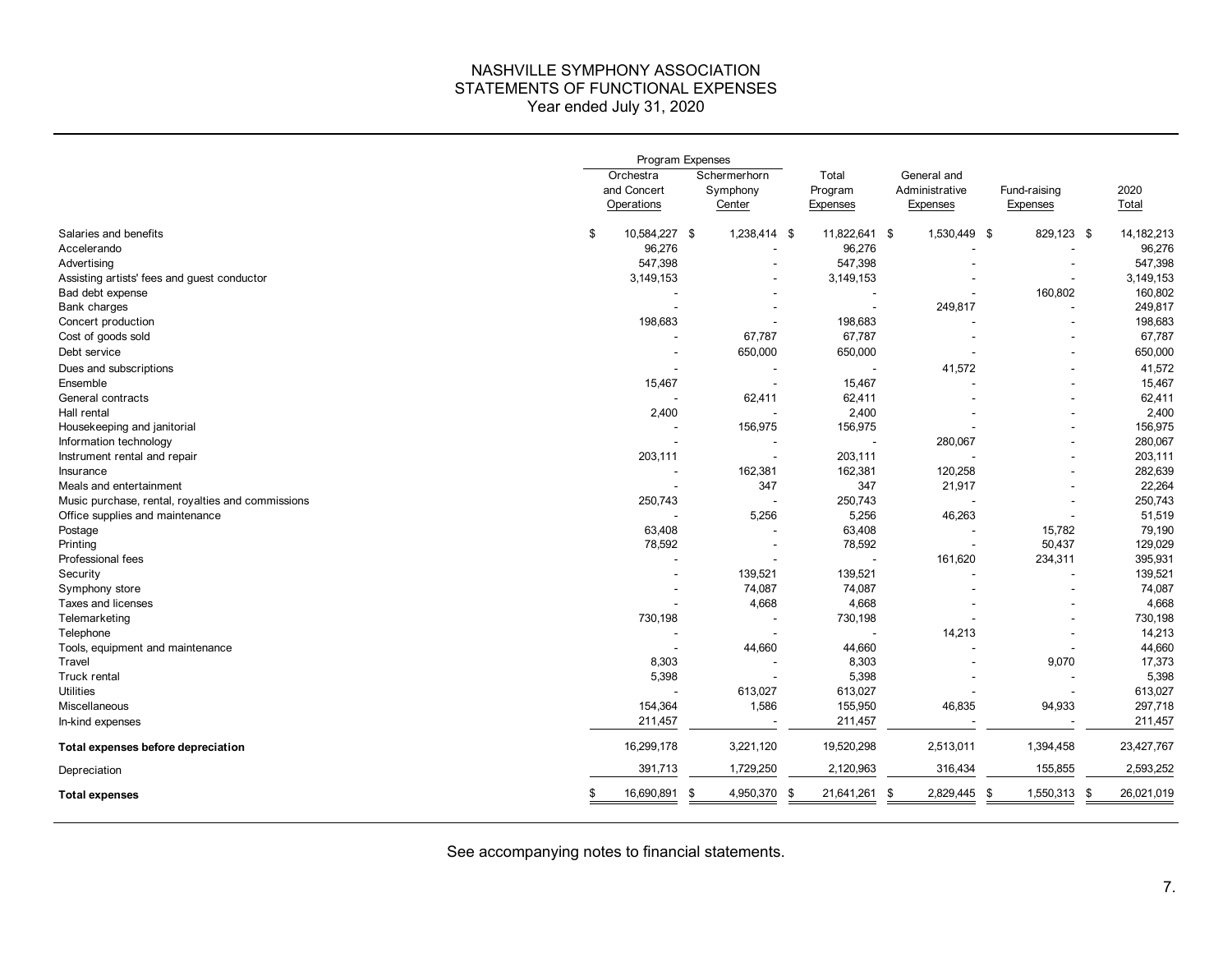#### NASHVILLE SYMPHONY ASSOCIATION STATEMENTS OF CASH FLOWS July 31, 2021 and 2020

|                                                                      | 2021             | 2020              |
|----------------------------------------------------------------------|------------------|-------------------|
| Cash flows from operating activities                                 |                  |                   |
| Increase (decrease) in net assets                                    | \$<br>3,918,455  | \$<br>(7,652,086) |
| Adjustments to reconcile change in net assets to net cash            |                  |                   |
| provided by (used in) operating activities:                          |                  |                   |
| Depreciation                                                         | 2,550,420        | 2,593,252         |
| Gain on sale of property and equipment                               | (399)            | (46, 420)         |
| Gain on debt forgiveness                                             | (2,880,520)      |                   |
| Loss (gain) on sale of investments and beneficial interests in trust | (433,261)        | 299,605           |
| Unrealized gain on investments and beneficial interests in trust     | (1,985,237)      | (172,600)         |
| Bad debt expense                                                     | 92,342           | 160,802           |
| Contributions with perpetual restrictions                            | (371, 229)       | (53, 499)         |
| Net change in assets and liabilities:                                |                  |                   |
| Accounts and contributions receivable                                | (780,099)        | 1,112,196         |
| Prepaid expenses and other current assets                            | (36, 694)        | 506,751           |
| Accounts payable and accrued liabilities                             | 162,331          | 903,731           |
| Deferred grant revenues                                              | 4,216,751        |                   |
| Deferred revenue                                                     | 91,034           | (767, 935)        |
| Net cash provided by (used in) operating activities                  | 4,543,894        | (3, 116, 203)     |
| Cash flows from investing activities                                 |                  |                   |
| Purchases of property and equipment                                  | (89, 664)        | (192, 185)        |
| Proceeds from sale of property and equipment                         | 1,350            | 46,420            |
| Proceeds from sales of investments and beneficial interests in trust | 1,902,733        | 10,648,891        |
| Purchases of investments and beneficial interests in trust           | (2, 183, 697)    | (8,799,247)       |
| Net cash provided by (used in) investing activities                  | (369, 278)       | 1,703,879         |
| Cash flows from financing activities                                 |                  |                   |
| Borrowings on installment note payable                               | 2,000,000        | 2,847,380         |
| Proceeds from contributions with perpetual donor restrictions        | 371,229          | 53,499            |
| Net cash provided by financing activities                            | 2,371,229        | 2,900,879         |
| Net change in cash and cash equivalents                              | 6,545,845        | 1,488,555         |
| Cash and cash equivalents at beginning of year                       | 5,260,404        | 3,771,849         |
| Cash and cash equivalents at end of year                             | \$<br>11,806,249 | \$<br>5,260,404   |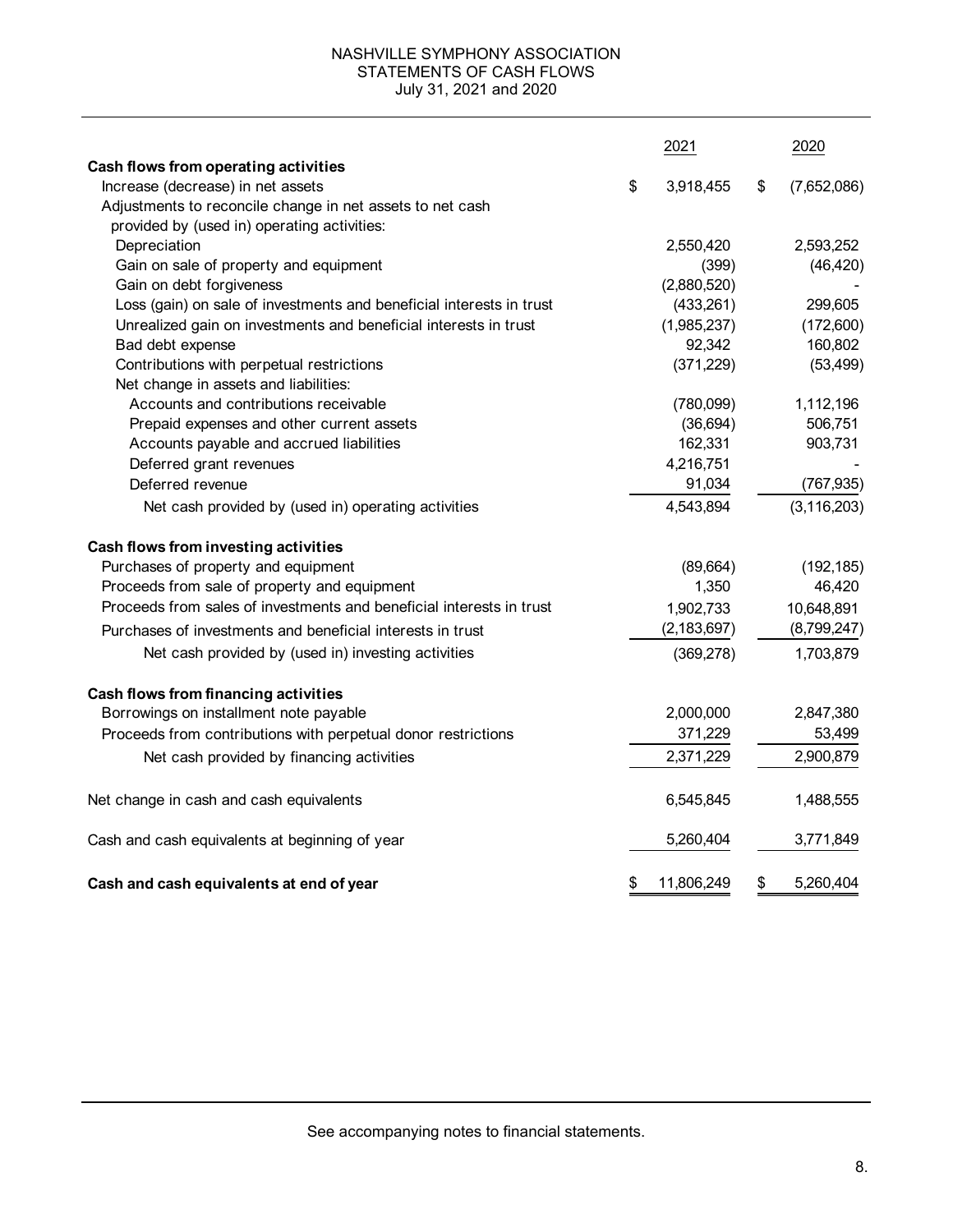### **NOTE 1 - SUMMARY OF SIGNIFICANT ACCOUNTING POLICIES**

Organization and Nature of Activities: The Nashville Symphony Association (the "Association") is dedicated to achieving the highest standard for excellence in musical performance and educational programs, while engaging the community, enriching audiences and shaping cultural life. Funding for operations comes primarily from ticket sales, concert and other sponsorships, grants, venue rental, concessions and contributions. Contributions are received from individuals, guilds, foundations, corporations and other donating bodies.

The Nashville Symphony Endowment Trust ("NSET") is a separate entity that was formed for the purpose of supporting the Association. The NSET, structured as a Board-imposed irrevocable trust, was intended by the Association's Board of Directors to support the general operation of the Association in perpetuity subject to the terms of the NSET and was funded with proceeds of various capital campaigns in 1989 and 1999. These NSET funds are included as part of the Beneficial Interests in Trust line in the accompanying Statements of Financial Position.

Due to the purpose for which the NSET was formed, the Association and the NSET are considered to be financially interrelated organizations. The Association has recognized its interest in the net assets of the NSET in its financial statements. NSET qualifies under Internal Revenue Service guidelines as a functionally integrated Type I supporting organization.

Basis of Presentation: The accompanying financial statements of the Association have been prepared on the accrual basis and include the assets, liabilities and financial activities of all program services of the Association. In accordance with U.S. generally accepted accounting principles, the financial statements report the changes in and totals of each net asset class based on the existence of donor restrictions. Net assets are classified as without donor restriction or with donor restriction as described below:

*Net assets without donor restrictions:* Net assets that are not subject to donor-imposed restrictions and may be expended for any purpose in performing the primary objectives of the Association. Net assets without donor restrictions include undesignated net assets and net assets that are Board designated for endowment or other purposes.

*Net assets with donor restrictions:* Net assets subject to stipulations imposed by donors and grantors. Some donor restrictions are temporary in nature while others are perpetual in nature. These restrictions may be purpose-restricted or time-restricted.

Use of Estimates: The preparation of financial statements in conformity with accounting principles generally accepted in the United States of America requires management to make estimates and assumptions that affect the reported amounts of assets and liabilities and disclosure of contingent assets and liabilities at the date of the financial statements and the reported amounts of revenues and expenses during the reporting period. Actual results may differ from these estimates.

Operations: The nature of the Association's operations involves support from donors and activities directly related to the production of concerts and fund-raising expenses. The Association's investments and beneficial interests in trust and related activities, as well as activity related to the "A Time for Greatness" (ATFG) and "Sustaining Greatness" (SG) campaigns are not considered to be part of operations and are reported separately.

Recently Adopted Accounting Pronouncements: On August 1, 2020, the Association adopted Accounting Standards Update (ASU) 2014-09, Revenue from Contracts with Customers, and all subsequent amendments thereto (collectively, "ASC 606") using the modified retrospective transition method. ASC 606 supersedes virtually all existing revenue recognition guidance, including industry-specific guidance, and replaces it with a single, comprehensive framework for recognizing revenue from contracts with customers. ASC 606 also requires enhanced disclosure about the Association's revenue from contracts with customers. Adoption of ASC 606 did not impact the timing or pattern of revenue recognition on the Association.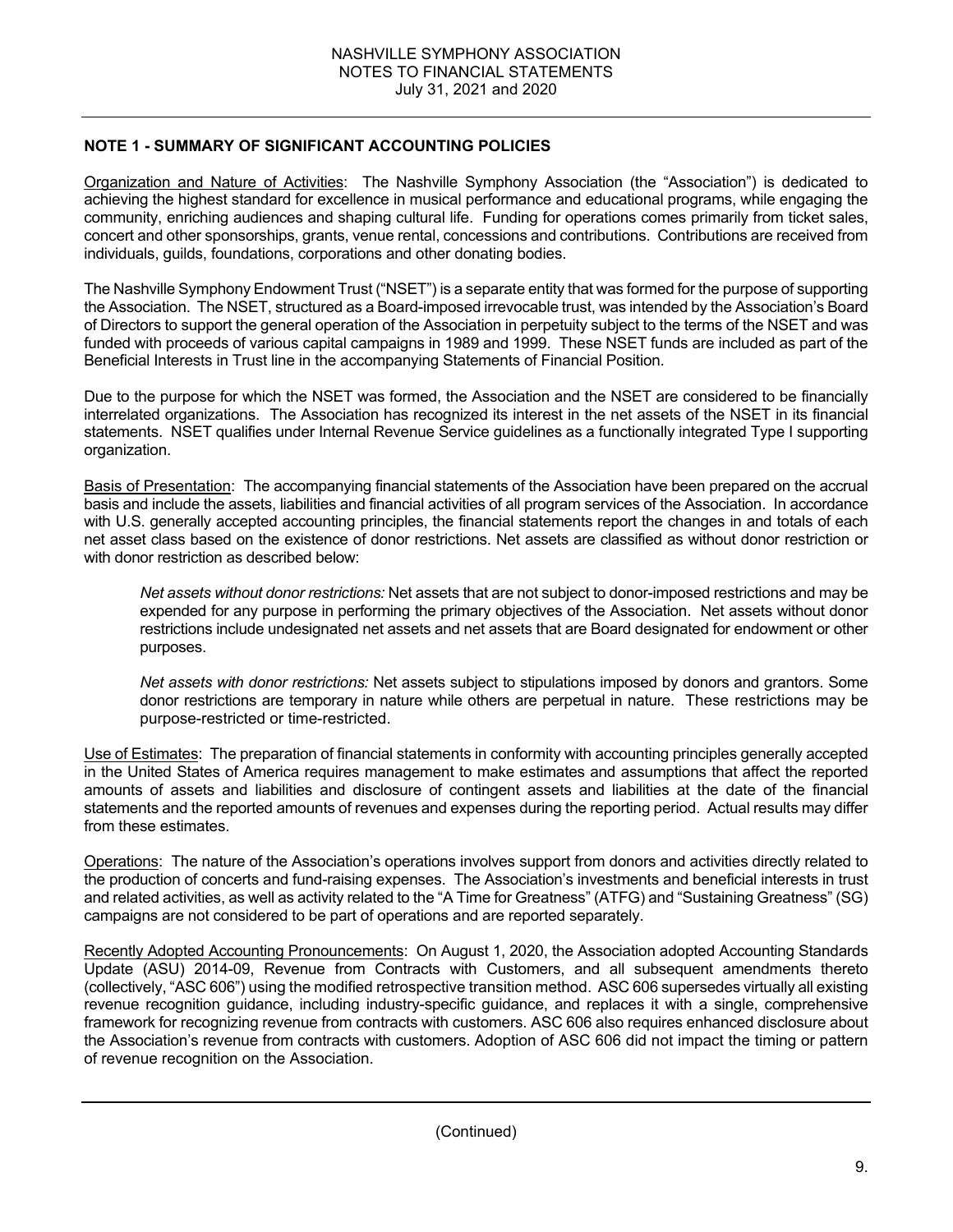Revenue Recognition: The Association's program revenues consist primarily of ticket sales, both single tickets and package sales, and facility rental revenues. All of the program revenues are derived from contracts with customers within the scope of ASC 606. Accordingly, the Association recognizes revenue as when (or as) control of the promised goods or services transfers to the customer. Revenue is recorded at the amount of consideration the Association expects to be entitled to in exchange for the delivered goods or services, which includes an estimate of expected returns or refunds when applicable. All of the Association's program revenues are recognized at a point in time.

The Association's sole performance obligation for the program revenues consists of providing the service or event to the customer. Season ticket sales and other support attributable to the current concert season are recorded as deferred revenue and recognized over the course of the season as the performances occur. Season ticket sales for the next concert season are recorded as deferred revenue in the current year. Any refunds of performances yet to occur are recorded directly against the related deferred revenue balances.

Rental revenue is recorded at a point in time when the rental event occurs. Partial payment from customers is typically due upfront at the time of rental agreement signing prior to the event which creates a deferred revenue contract liability. Returns are generally not permitted after a performance or event has occurred and been recognized into revenue.

Support Recognition: Outside of its program and operating revenues, the Association receives support in the form of concert sponsorships, contributions and grants. The Association recognizes these forms of support in accordance with ASC 958-605 which allows for recognition of conditional gifts only upon fulfillment of any stipulated conditions. Proceeds from conditional contributions received are initially recorded as a deferred liability and subsequently recognized as support revenue when the Organization has substantially met all terms and conditions of the grant.

Unconditional contributions received and unconditional promises to give are recognized when such gifts or promises are received. Contributions are recorded as net assets with or without restrictions, depending on the existence and/or nature of any donor-imposed restrictions. Contributions to support future symphony seasons received prior to year-end are recognized as income with donor restrictions. If a restriction has been met in the same year that it was imposed, then the revenues are reflected in net assets without donor restrictions.

When a donor restriction expires, that is, when a stipulated time restriction ends or purpose restriction accomplished, net assets with donor restrictions are released from restrictions and reclassified to net assets without donor restrictions. During the years ended July 31, 2021 and 2020, the Association released net assets with donor restrictions to net assets without donor restrictions in the amounts of \$2,316,664 and \$1,257,244, after meeting stipulated time or purpose restrictions.

Contributions received in which donors have stipulated that the principal be maintained in perpetuity are also classified as net assets with donor restrictions. The earnings from these net assets are classified as with donor restrictions until appropriated for use in current operating expenses by the board, as these donations were silent to usage of earnings.

Cash and Cash Equivalents: The Association considers all highly liquid investments with an original maturity of three months or less when acquired to be cash equivalents for the Statement of Cash Flows.

Contributions Receivable: Contributions to be received within the next 12 months or with restrictions that have been met at year-end are classified as current assets. Contributions designated by the donor to be received more than 12 months after year-end are discounted and classified as noncurrent assets. The Association calculates the net present value of the contribution using the treasury rate and payment streams as of the date of the pledge made by the donor.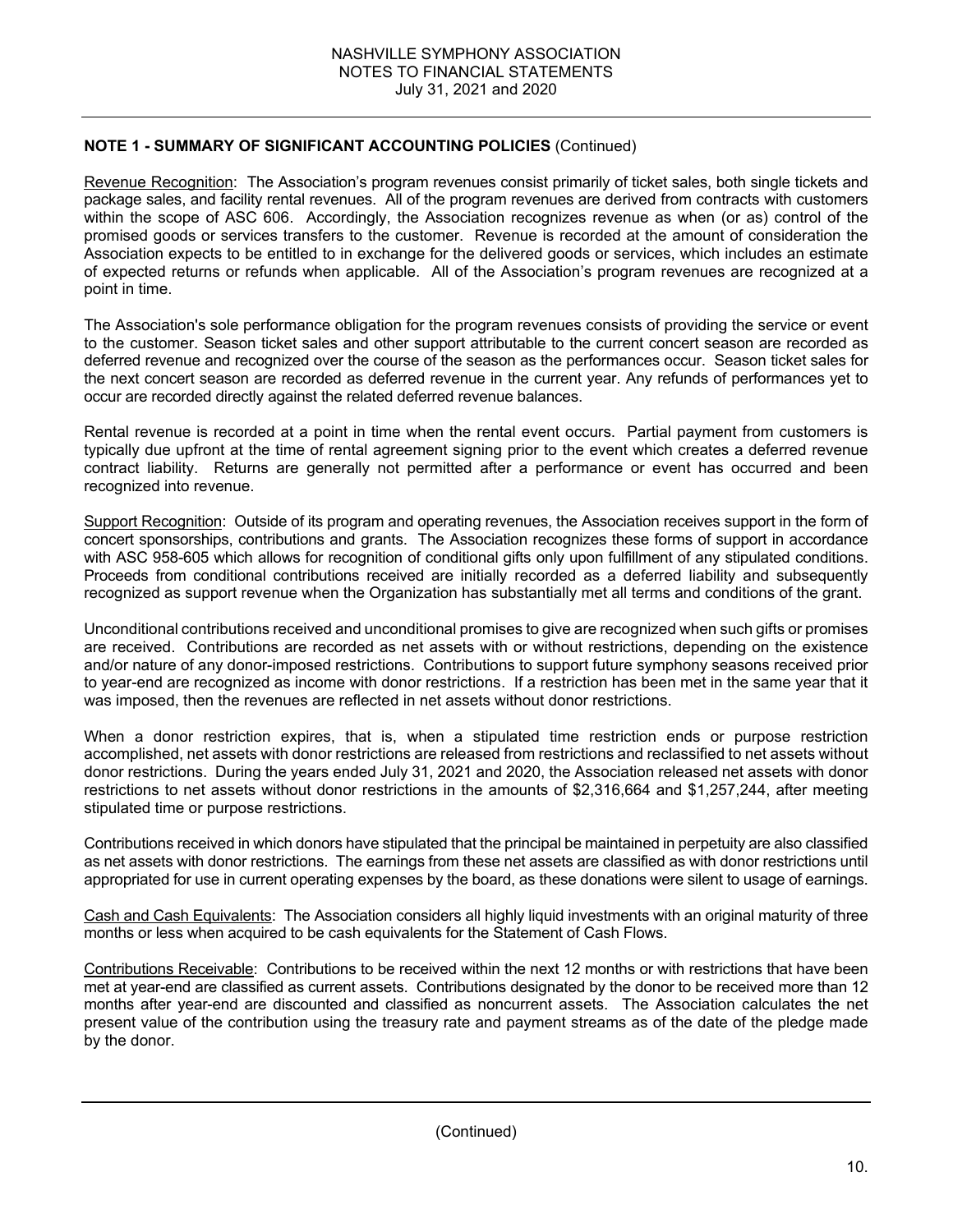The Association does not require collateral or other security to support the receivables or accrue interest on any of its receivables. The allowance for uncollectible pledges is determined by management based on the historical collection of pledges, specific donor circumstances and general economic conditions. Periodically, management reviews contributions receivable and records an allowance for specific donors based on current circumstances. Receivables are charged off against the allowance when all attempts to collect the receivable have failed.

Accounts Receivable: Accounts receivable primarily consists of balances owed for catering and venue rental for special events hosted at the Schermerhorn Symphony Center. Interest is not charged on past due accounts receivable.

Investments and Beneficial Interests in Trust: The Association's investments and beneficial interests in trust are held at one financial institution, which manages the funds they hold within guidelines established by the Trust Advisory Board and implemented by the investment firm. The Association also has a separate Trustee who provides compliance and oversight to the investment firm. These NSET funds are reported in non-current assets as beneficial interests in trust and qualify as a board-designated endowment without donor restrictions. The Association receives regular distributions from NSET according to the terms of the trust documents and amendments.

Investments are valued at fair value as determined by the investment advisors and are based on quoted prices in an active market. Unrealized gains and losses in fair value are recognized as changes in net assets in the period such gains and losses occur. Investments budgeted for use in operations during the next fiscal year are classified as current assets. At July 31, 2021 and 2020, there were no investments classified as current for this purpose.

Investment income is recorded on the accrual basis and considered without donor restrictions unless specifically restricted by the donor. Realized gains and losses on investment transactions are recorded as the difference between proceeds received and cost, net of any commissions or related management expenses.

Investment securities are exposed to various risks such as interest rate, market, liquidity and credit risks. Due to the level of risk associated with certain investment securities and the sensitivity of certain fair value estimates to changes in valuation assumptions, it is at least reasonably possible that changes in risks in the near term would result in material changes in the fair value of long-term investments and net assets of the Association.

Property and Equipment: Property and equipment are stated at cost. Donated property is recorded at fair value. Depreciation is computed on a straight-line basis over the estimated useful lives of assets, ranging from three to fifty years. Certain assets such as land and some instruments and art are considered non-depreciable.

The Association owns a viola and cello, with a cost of \$1,975,000, that are used in performances on a permanent basis. The Association has the ability and intent to retain the instruments. The instruments are classified as assets with donor restrictions, recorded at cost and are not depreciated.

Impairment of Long-Lived Assets: On an ongoing basis, the Association reviews long-lived assets for impairment whenever events or circumstances indicate that the carrying amounts may be overstated. The Association recognizes impairment losses if the undiscounted cash flows expected to be generated by the asset are less than the carrying value of the related asset. The impairment loss adjusts the assets to fair value. As of July 31, 2021 and 2020, management believes that no impairment existed.

Advertising: At July 31, 2021 and 2020, prepaid expenses included \$38,303 and \$32,768 of capitalized direct response advertising costs. The costs are related to the annual season ticket drive, which incorporates brochure and telemarketing solicitation of potential season ticket holders. The capitalized direct response advertising costs are amortized over the following year's symphony season. Outside of the annual season ticket drive, all other advertising costs are expensed as incurred.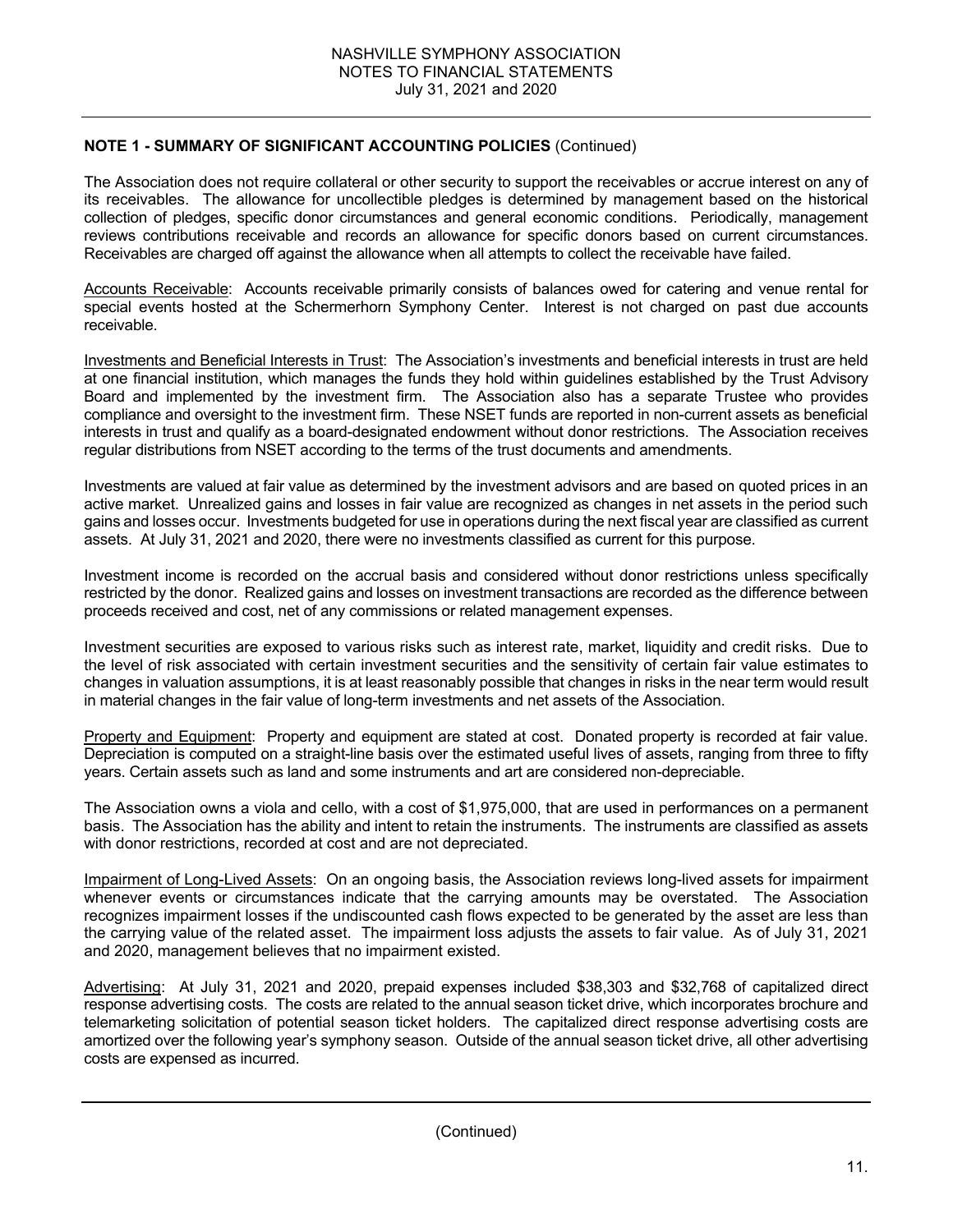Concentrations of Credit Risk: Financial instruments that potentially subject the Association to concentrations of credit risk consist principally of cash on deposit, receivables, investments and beneficial interests in trust. The Association's cash deposits are primarily in financial institutions in Tennessee and may at times exceed federally insured amounts. Concentrations of credit risk with respect to receivables are limited to individuals, corporations, ticket subscribers, patrons and associations and are not collateralized. Investments and beneficial interests in trust consist primarily of publicly-traded securities and mutual funds in an open market. Management does not believe the Association has any significant credit risk related to its financial instruments.

Fair Value Measurements: Fair value is the price that would be received by the Association for an asset or paid by the Association to transfer a liability (an exit price) in an orderly transaction between market participants on the measurement date in the Association's principal or most advantageous market for the asset or liability. Fair value measurements are determined by maximizing the use of observable inputs and minimizing the use of unobservable inputs. The hierarchy places the highest priority on unadjusted quoted market prices in active markets for identical assets or liabilities (level 1 measurements) and gives the lowest priority to unobservable inputs (level 3 measurements). The three levels of inputs within the fair value hierarchy are defined as follows:

Level 1: Quoted prices (unadjusted) for identical assets or liabilities in active markets that the Association has the ability to access as of the measurement date.

Level 2: Significant other observable inputs other than level 1 prices such as quoted prices for similar assets or liabilities; quoted prices in markets that are not active; or other inputs that are observable or can be corroborated by observable market data.

Level 3: Significant unobservable inputs that reflect the Association's own assumptions about the assumptions that market participants would use in pricing an asset or liability.

In some cases, a valuation technique used to measure fair value may include inputs from multiple levels of the fair value hierarchy. The lowest level of significant input determines the placement of the entire fair value measurement in the hierarchy.

Federal Income Taxes: The Association is exempt from federal income taxes under Section 501(c)(3) of the Internal Revenue Code; accordingly, no provision for income taxes has been made in the accompanying financial statements.

In accordance with applicable guidance, the Association will recognize a tax benefit only if it is more-likely-than-not the tax position would be sustained in a tax examination, with a tax examination being presumed to occur. The amount recognized will be the largest amount of tax benefit that is greater than 50% likely of being realized on examination. For tax positions not meeting the more-likely-than-not test, no tax benefit will be recorded. As of July 31, 2021 and 2020, management is not aware of any uncertain tax positions. The Association does not expect the total amount of unrecognized tax benefits to significantly change in the next 12 months. The Association did not recognize or accrue any interest or penalties related to uncertain tax positions as of July 31, 2021 and 2020, and for the years then ended.

Donated Services: Donated services from volunteers for fund-raising are not recorded in the accounts of the Association as a clear, measurable basis, for the monetary value of such services does not exist, and the Association does not exercise control over these activities.

In-Kind Contributions and Expenses: The Association receives donated services such as advertising, professional services and guest artist services that are recognized as in-kind contributions. The Association also incurs expenses related to the use of such services, which are reflected in operating expenses. In-kind contributions and expenses were \$129,028 and \$211,457 during the years ending July 31, 2021 and 2020, respectively.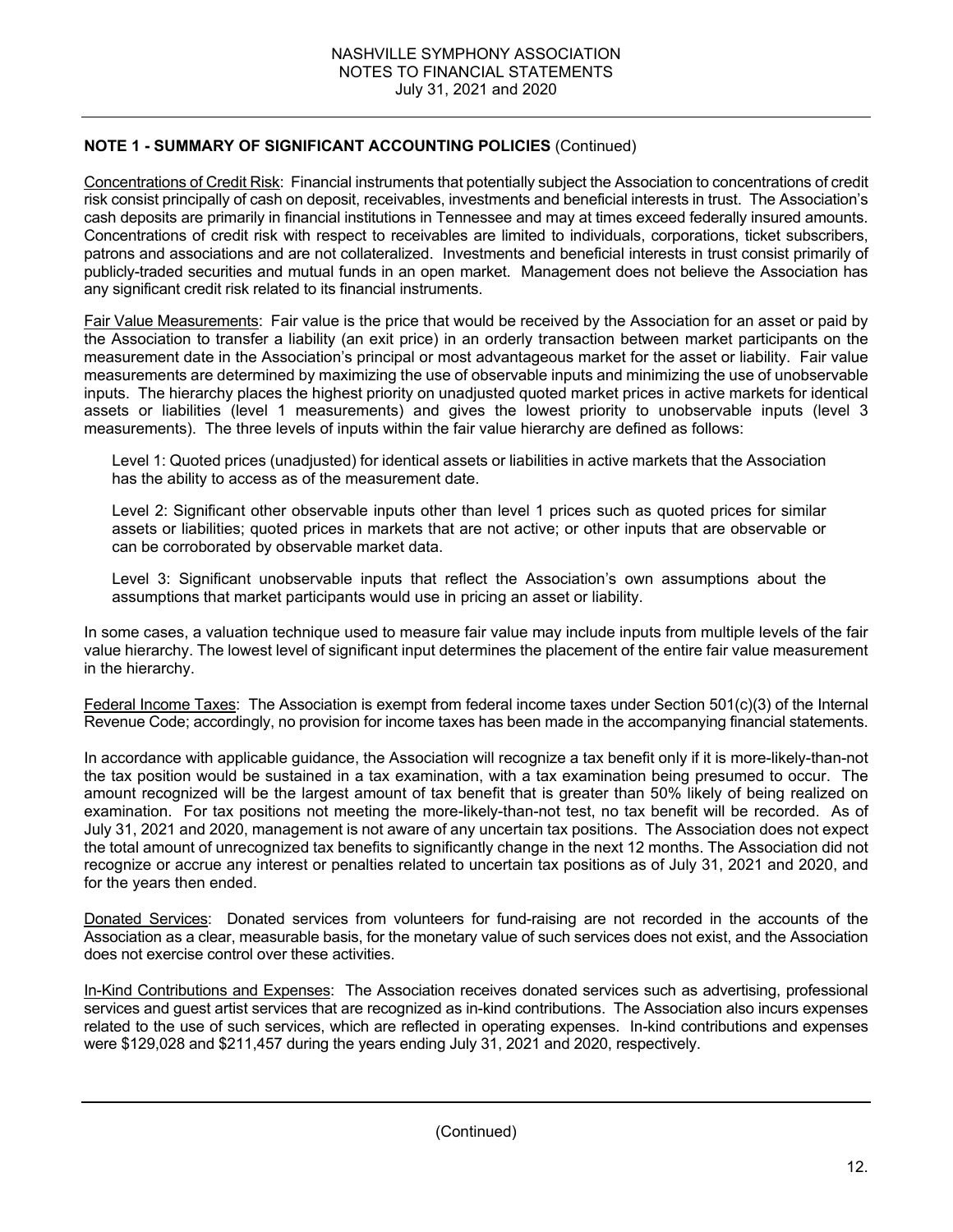Functional Allocation of Expenses: The costs of providing various programs and other activities have been summarized on a functional basis in the statements of functional expenses. Accordingly, certain costs have been allocated among the programs and supporting services benefited. Staff, committees, benefits and taxes expense line items are allocated based on time spent related to general and administrative and programmatic purposes. Consultants and vendors expenses are normally directly charged to the functional category to which they relate.

Subsequent Events: Management has performed an analysis of the activities and transactions subsequent to July 31, 2021 to determine the need for any adjustments to and/or disclosures within the financial statements for the year ended July 31, 2021. Management has performed their analysis through December 15, 2021, the date the financial statements were available to be issued.

### **NOTE 2 – IMPACT FROM COVID-19**

In June 2020, as the COVID-19 pandemic and related government ordinances were highly fluid and uncertain, the Association's Board of Directors voted to postpone all scheduled program activity through at least July 31, 2021, and to furlough all musicians and 75% of the administrative staff. However, as a result of rising vaccination availability and efficacy and implementing industry wide safety protocols, the Association announced in May 2021 its plans to reopen and began selling advance tickets for their 2021-2022 season. Subsequent to year-end, the Association safely welcomed guests back for a full season of performances beginning on September 16, 2021.

The Association continues to monitor the ongoing impact of the COVID-19 pandemic on all aspects of the organization. The Association cannot reasonably predict the ultimate impact of the COVID-19 pandemic, including the extent of any adverse impact on operations and financial condition, which will depend on, among other things, the duration and spread of the pandemic, the impact of current or future governmental regulations, the effectiveness of actions taken to contain or mitigate the outbreak, and global economic conditions.

In response to the market volatility and instability resulting from the coronavirus pandemic, the Federal government enacted several laws including but not limited to the Coronavirus Aid, Relief, and Economic Security Act, the Coronavirus Response and Relief Supplemental Appropriations Act, and the American Rescue Plan Act (collectively, the "Acts"). The Acts created various programs to support individuals and businesses in the form of loans, grants, and tax changes, among other types of relief. The Association applied for and benefited from a few key relief programs from the Acts in relation to the pandemic.

Paycheck Protection Program: The Association received two Paycheck Protection Program ("PPP") loans from the US Small Business Administration ("SBA"). Under the terms of the Paycheck Protection Program, a PPP loan provides for conditional forgiveness if the Association utilizes the loan proceeds on admissible expenses, including qualifying payroll, rent, and utility expenses, and maintains employment and compensation levels for a specified period of time. Although the Association believes the conditions for full forgiveness of the PPP loan will be met, ultimate forgiveness also is conditioned upon the SBA concurring with the Association's good-faith assessment that the current economic uncertainty made the loan request necessary to support ongoing operations and the loan proceeds were used for admissible expenses. If the Association is later determined to have violated the provisions of the Paycheck Protection Program, the Association may be required to repay the PPP loan in its entirety and/or be subject to additional penalties.

The Association accounts for the PPP loans as debt under ASC 470. Under this guidance, the Association will recognize the entire loan balance and related accrued interest into the statement of activities only upon receipt of formal loan forgiveness by the SBA.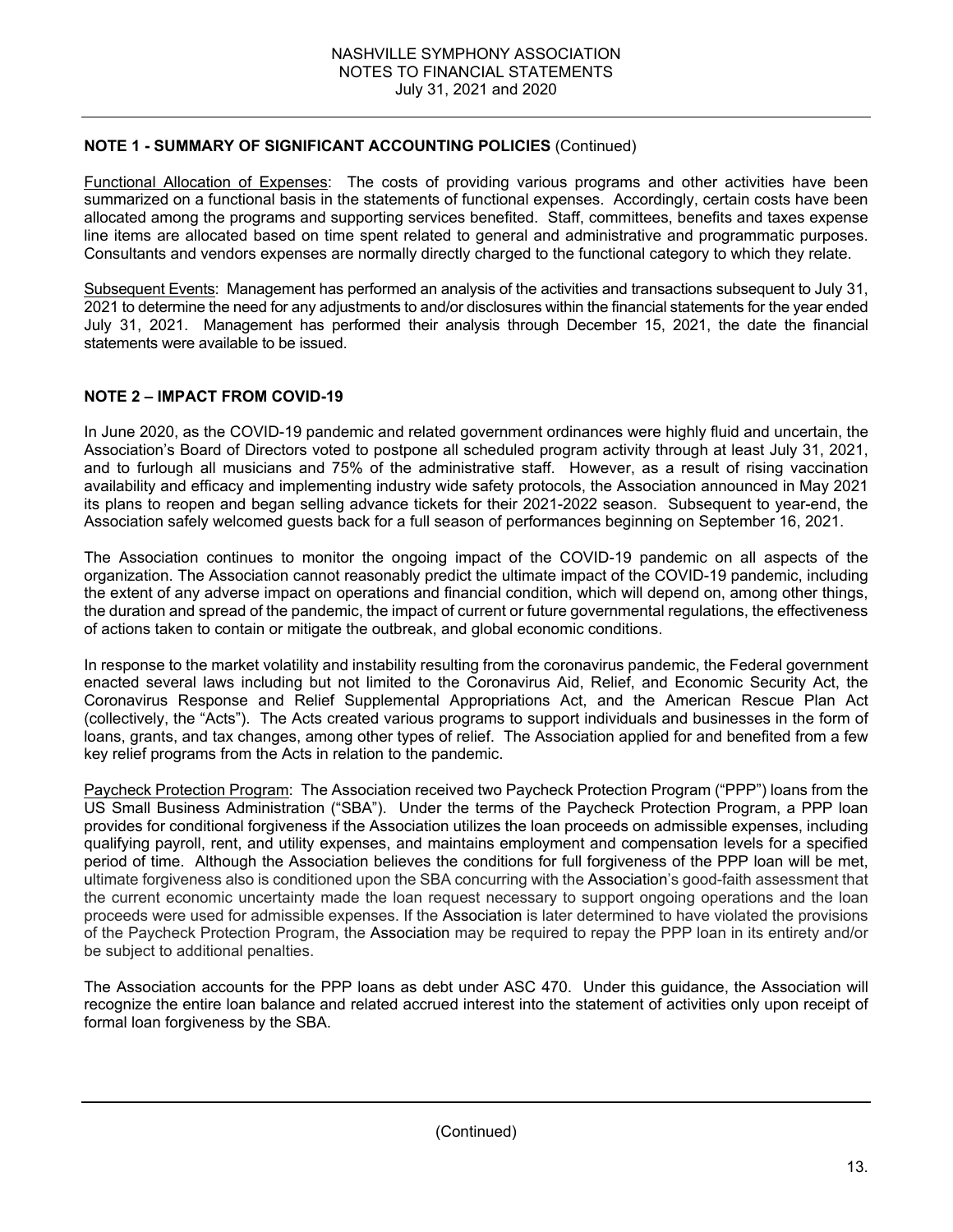### **NOTE 2 – IMPACT FROM COVID-19** (Continued)

On April 15, 2020, the Association received its first PPP loan in the principal amount of \$2,847,380. During the year ended July 31, 2021, the Association applied for and received formal forgiveness on the full amount of its first PPP loan. Accordingly, a gain on debt forgiveness of \$2,880,520 has been recorded in the accompanying statements of activities.

In February 2021, the Association received the proceeds from its second PPP loan in the principal amount of \$2,000,000. The remaining PPP loan has a stated interest rate of 1% per annum and requires no payments of principal or interest until the end of a statutorily provided 10 month deferral period.

If not forgiven, the loan requires equal monthly payments beginning in January 2022 through maturity in February 2026. The Association believes it has followed the guidelines established by the Federal government and does not foresee any issue with full forgiveness of the loan. However, as such forgiveness cannot be assured until received, the Association has presented the full amount of the remaining loan of \$2,000,000 as an installment note payable on the accompanying statement of financial position.

Shuttered Venue Operators Grant Program: The Acts authorized \$15 billion in payments to be distributed through the Shuttered Venue Operators Grant ("SVOG") Program through the SBA. Payments from the SVOG are not loans; however, SVOG funds are required to be paid back if not fully utilized by the end of the budget period on certain qualified expenses. During the year ended July 31, 2021, the Association received cash payments of \$4,620,083 from the SVOG Program.

The Association has elected to account for the SVOG proceeds received as a conditional contribution in accordance with Subtopic 958-605. Under Subtopic 958-605, the SVOG proceeds are initially recorded as a deferred grant liability and subsequently recognized as grant revenue when the Organization has substantially met all terms and conditions of the grant. The Association 's assessment of whether the terms and conditions for amounts received have been substantially met considers, among other things, the terms of the Acts and all other interpretive guidance issued by the U.S. Small Business Administration. Such guidance sets forth the allowable methods for quantifying eligible expenses. Based on the Association's assessment, the Association has recognized \$403,332 of grant revenue specifically from SVOG within the accompanying statement of activities for the year ended July 31, 2021. The remaining portion of \$4,216,751 has been recorded as a deferred grant revenue liability within the accompanying statements of financial position as of July 31, 2021.

Subsequent to year-end, the Association received an additional \$3,310,041 of SVOG proceeds on September 22, 2021 from a supplemental phase of the grant program. The Association is budgeted to expend the full liability at July 31, 2021 and the additional proceeds received after year-end on the qualified allowable expenses during the year ending July 31, 2022.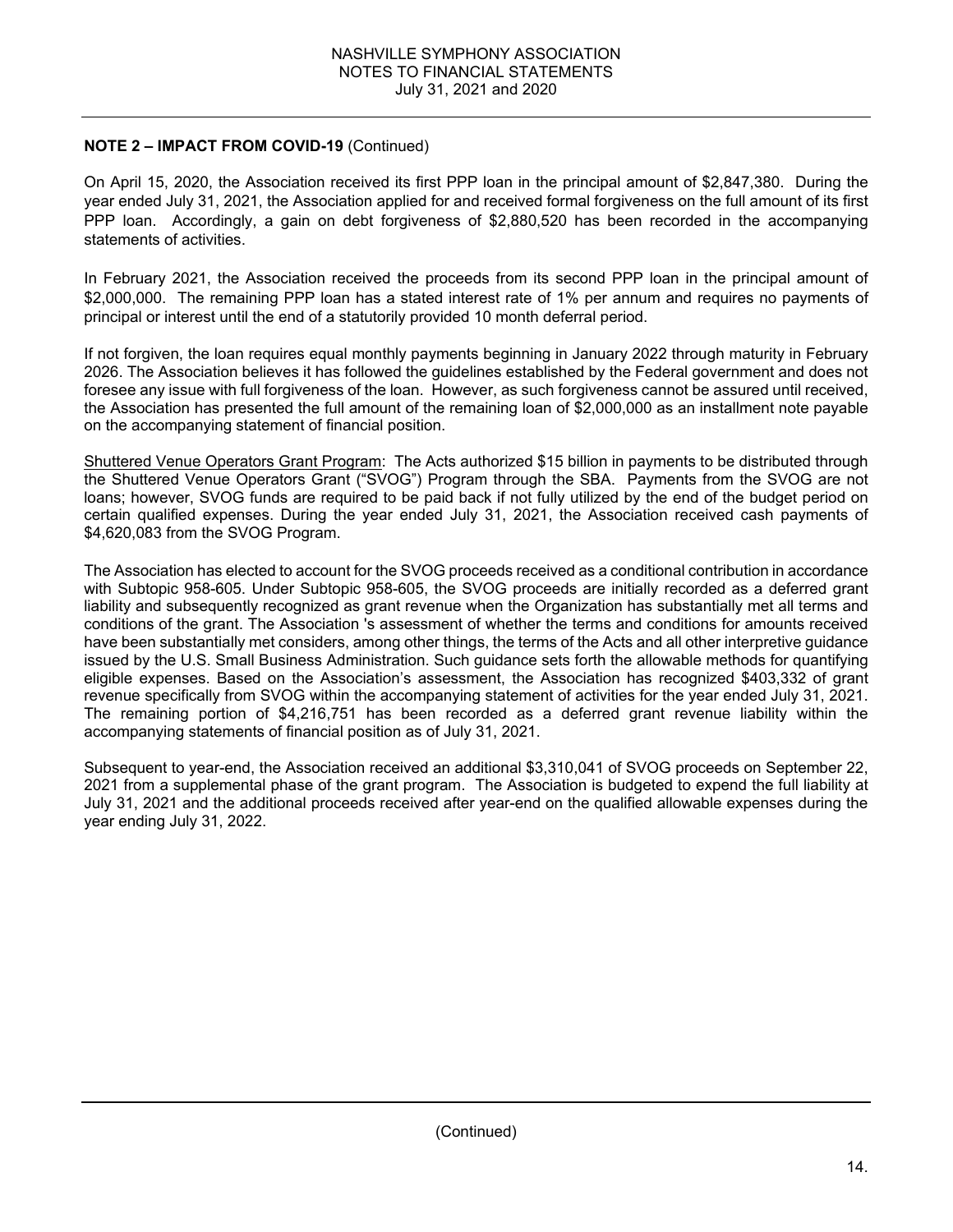### **NOTE 3 - LIQUIDITY AND AVAILABILITY**

Financial assets available for general expenditure, that is, without donor or other restrictions limiting their use, within one year of the balance sheet date, comprise the following:

|                                                         | 2021             | 2020            |
|---------------------------------------------------------|------------------|-----------------|
| Financial assets at year-end:                           |                  |                 |
| Cash and cash equivalents                               | \$<br>11,806,249 | \$<br>5,260,404 |
| Accounts receivable                                     | 626,083          | 128,065         |
| Contributions receivable, net                           | 2,668,040        | 2,478,301       |
| Investments                                             | 3,308,105        | 2,402,185       |
| Beneficial interests in trust                           | 11,147,871       | 9,354,329       |
| Total financial assets                                  | 29,556,348       | 19,623,284      |
| Less amounts unavailable for general expenditures       |                  |                 |
| within one year, due to:                                |                  |                 |
| Board designations                                      | (12, 466, 547)   | (10, 426, 260)  |
| Donor restrictions based upon purpose or time           | (4,836,505)      | (5,287,204)     |
| Financial assets unavailable to be used within one year | (17,303,052)     | (15,713,464)    |
| Financial assets available to meet general expenditures |                  |                 |
| within one year                                         | \$<br>12,253,296 | \$<br>3,909,820 |

The majority of the Association's board designated endowment of \$12,466,547 is subject to an annual spending policy as discussed in detail in Note 11. The Association's management monitors cash daily, weekly, monthly and annually by forecasting the inflows and outflows of cash in order to satisfy the general operating expenditures of the Association. Additionally, the Board has adopted a strategy that focuses on growth of the investment portfolio with the goal of providing the maximum amount of funding to support the mission of the Association. This strategy includes a multifaceted investment allocation mix, which the overarching goal of maximizing earnings, and is not focused on maximizing liquidity.

### **NOTE 4 - PROPERTY AND EQUIPMENT**

Property and equipment consist of the following:

|                                             | 2021            | 2020             |
|---------------------------------------------|-----------------|------------------|
| Land                                        | \$<br>3,500,000 | \$<br>3,500,000  |
| <b>Building</b>                             | 131,582,504     | 131,582,504      |
| Parking structure                           | 1,109,169       |                  |
| Musical instruments - depreciable           | 2,248,880       | 2,239,909        |
| Musical instruments - non-depreciable       | 1,975,000       | 1,975,000        |
| Furniture and equipment                     | 6,257,062       | 6,191,553        |
| Art, décor and sculptures - non-depreciable | 1,194,855       | 1,194,855        |
| Construction in process - parking structure |                 | 1,096,411        |
|                                             | 147,867,470     | 147,780,232      |
| Less accumulated depreciation               | (77, 941, 643)  | (75,392,698)     |
|                                             | 69,925,827      | \$<br>72,387,534 |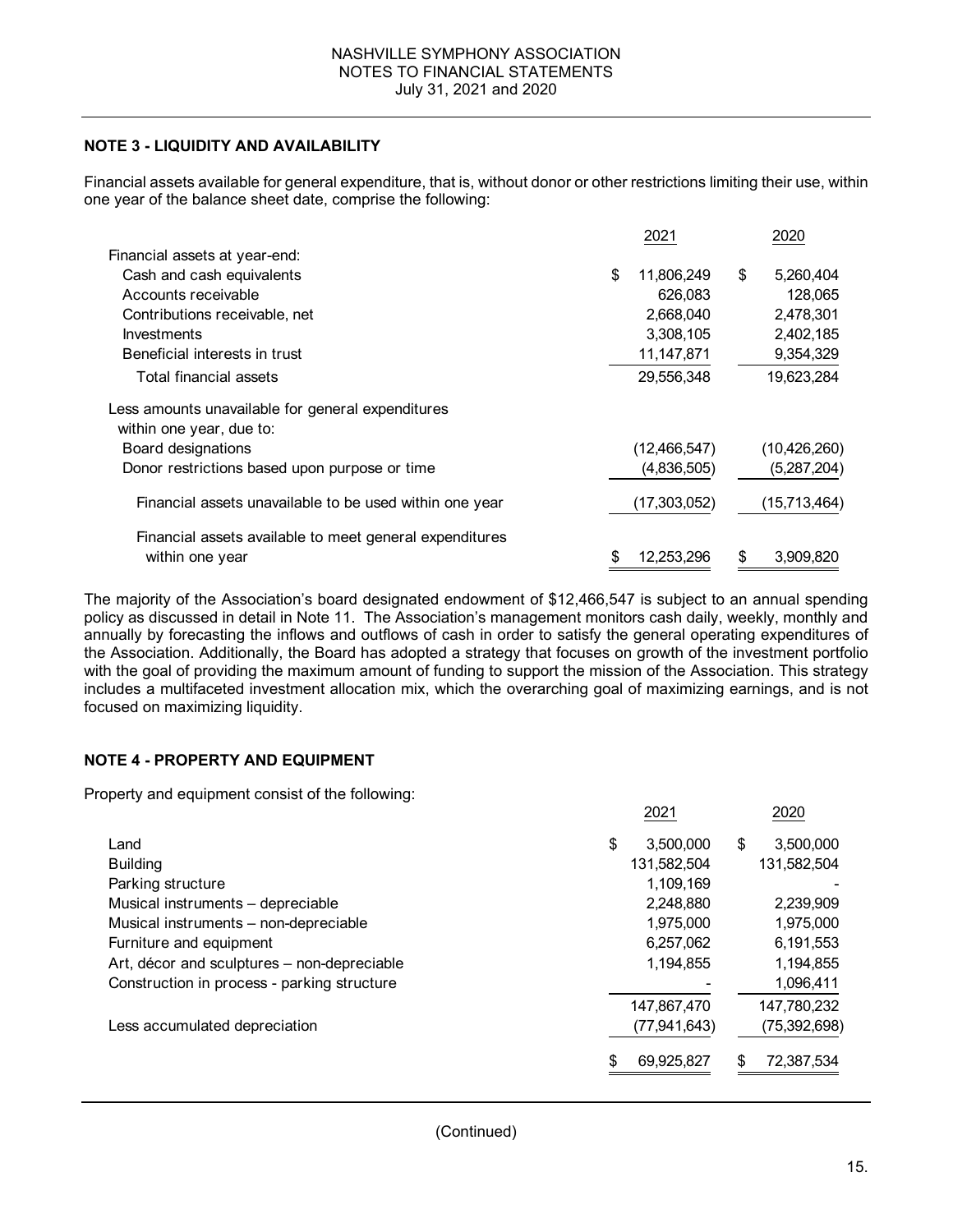### **NOTE 5 – CONTRIBUTIONS RECEIVABLE**

Contributions receivable at July 31, 2021 and 2020 consist of promises to give based on commitments made by corporate and individual donors, including board members. Receivables without donor restrictions include donations to the general fund and to the annual campaign. Receivables with donor restrictions include contributions to fund specific programs that will occur in the future. Collection of contributions receivable is anticipated over the following maturity schedules:

|                                      | "A Time for    |              |                 |                 |
|--------------------------------------|----------------|--------------|-----------------|-----------------|
|                                      | Greatness" and |              |                 |                 |
|                                      | "Sustaining    |              | 2021            | 2020            |
| Year Ending July 31,                 | Greatness"     | Other        | Total           | Total           |
| 2021                                 | \$             | \$           | \$              | 1,241,885<br>\$ |
| 2022                                 | 152,131        | 1,368,176    | 1,520,307       | 406,000         |
| 2023                                 | 105,000        | 341,703      | 446,703         | 255,000         |
| 2024                                 | 105,000        | 165,000      | 270,000         | 255,000         |
| 2025                                 | 105,000        | 5,000        | 110,000         | 105,000         |
| 2026                                 | 100,000        |              | 100,000         | 105,000         |
| Thereafter                           | 800,000        |              | 800,000         | 795,000         |
| Total                                | 1,367,131      | 1,879,879    | 3,247,010       | 3,162,885       |
| Less discount                        | (330, 502)     | (16, 236)    | (346, 738)      | (412, 352)      |
| Net present value of receivables     | 1,036,629      | 1,863,643    | 2,900,272       | 2,750,533       |
| Less allowance for doubtful accounts | (195,000)      | (37, 232)    | (232, 232)      | (272,232)       |
| Contributions receivable, net        | 841,629        | 1,826,411    | 2,668,040       | 2,478,301       |
| Current maturities, net              | 107,131        | 1,330,944    | 1,438,075       | 1,159,653       |
| Noncurrent maturities, net           | 734,498<br>\$  | 495,467<br>S | 1,229,965<br>\$ | 1,318,648<br>\$ |

The Association's fund-raising campaign "A Time for Greatness" concluded in 2008. In 2010, the Association launched a new campaign, "Sustaining Greatness", to raise funds to support operations. While both of these campaigns have concluded, the Association still has receivables initially pledged under these campaigns. Contributions receivable from the "ATFG" and "SG" campaigns include \$800,498 and \$819,287, of assets with donor restrictions as of July 31, 2021 and 2020. During the years ended July 31, 2021 and 2020, the Association had collections totaling \$1,544,468 and \$2,821,880, respectively, from donors that are considered related parties, such as board members and others.

### **NOTE 6 – INVESTMENTS AND BENEFICIAL INTERESTS IN TRUST**

Fair values of financial instruments are estimated using relevant market information and other assumptions. The following are descriptions of the valuation methods and assumptions used by the Association to estimate the fair values of investments and beneficial interests in trust.

*Mutual funds:* The fair values of mutual fund investments and common stock-based exchange-traded funds (ETF) are determined by obtaining quoted prices from a nationally recognized exchange (level 1 inputs). Bond-related ETF's are valued at the closing price reported in the active market in which the ETF is traded (level 1 inputs).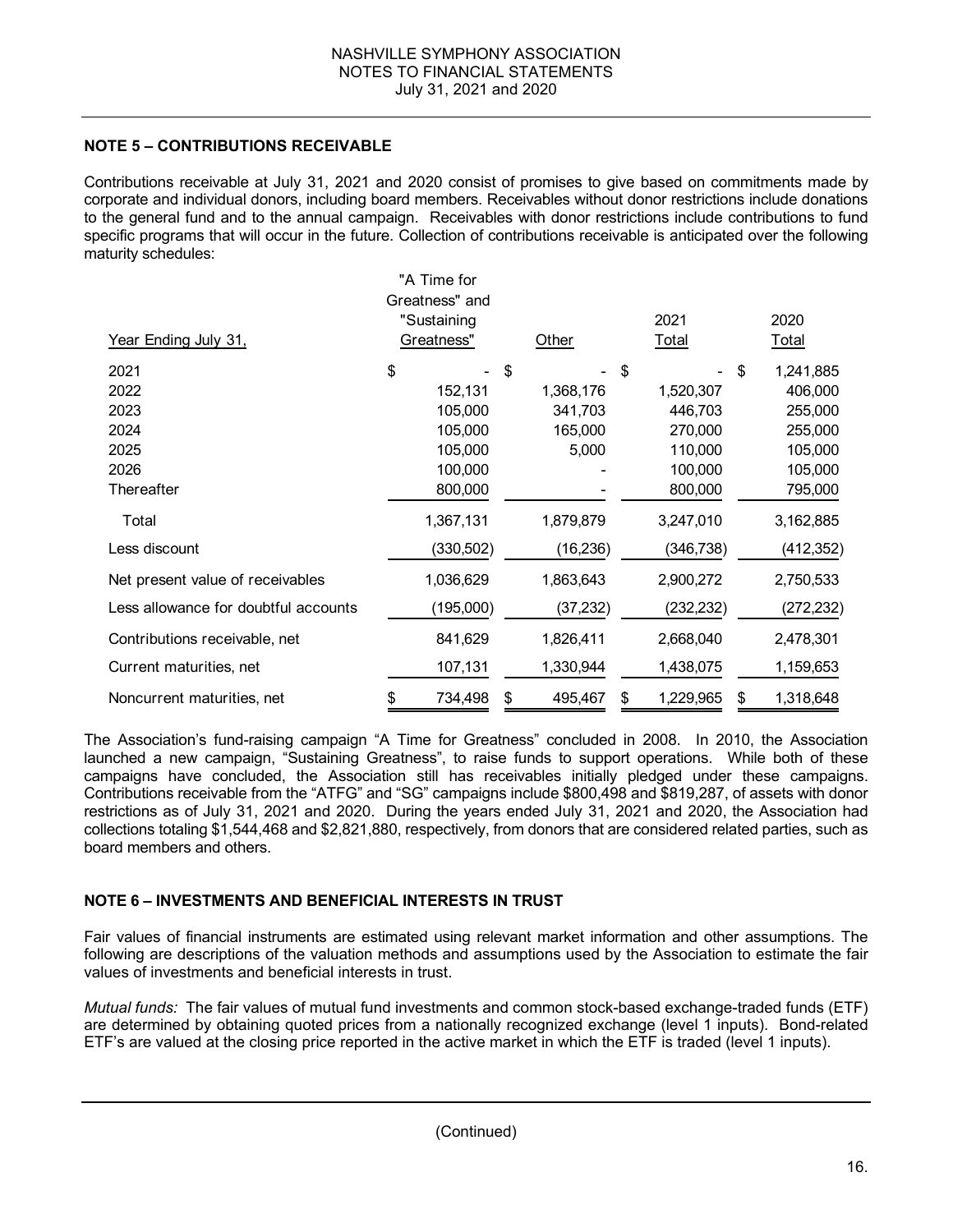### **NOTE 6 – INVESTMENTS AND BENEFICIAL INTERESTS IN TRUST** (Continued)

*Beneficial Interests in Trust:* The fair values of the Association's investments in beneficial interests in trust have been determined based on the net asset values of the underlying investments as a practical expedient and have not been classified in a specific level within the fair value hierarchy.

Investments and beneficial interests in trust measured at fair value on a recurring basis are summarized below:

|                                                                         | Fair Value Measurements Using: |                                                                                          |    |                                                                  |      |                                                    |    |            |  |
|-------------------------------------------------------------------------|--------------------------------|------------------------------------------------------------------------------------------|----|------------------------------------------------------------------|------|----------------------------------------------------|----|------------|--|
|                                                                         |                                | <b>Quoted Prices</b><br>in Active<br>Markets for<br><b>Identical Assets</b><br>(Level 1) |    | Significant<br>Other<br>Observable<br><b>Inputs</b><br>(Level 2) |      | Significant<br>Unobservable<br>Inputs<br>(Level 3) |    | Total      |  |
| At July 31, 2021<br>Investments:                                        |                                |                                                                                          |    |                                                                  |      |                                                    |    |            |  |
| Mutual funds                                                            | \$                             | 3,308,105 \$                                                                             |    |                                                                  | - \$ |                                                    | \$ | 3,308,105  |  |
| Beneficial interests in trust                                           |                                |                                                                                          |    |                                                                  |      |                                                    |    | 11,147,871 |  |
| Total investments and beneficial<br>interests in trust at July 31, 2021 | \$                             | 3,308,105                                                                                | \$ |                                                                  | \$   |                                                    | \$ | 14,455,976 |  |
| At July 31, 2020<br>Investments:<br>Mutual funds                        | \$                             | 2,402,185 \$                                                                             |    |                                                                  | \$   |                                                    | \$ | 2,402,185  |  |
| Beneficial interests in trust                                           |                                |                                                                                          |    |                                                                  |      |                                                    |    | 9,354,329  |  |
| Total investments and beneficial<br>interests in trust at July 31, 2020 | \$                             | 2,402,185                                                                                |    |                                                                  | \$   |                                                    | S  | 11,756,514 |  |

Investment income, net of related fees and expenses, is as follows for the years ended July 31, 2021 and 2020:

|                                           | 2021          |    | 2020       |
|-------------------------------------------|---------------|----|------------|
| <b>Dividends</b>                          | \$<br>210.120 | -S | 347,708    |
| Realized gains (losses), net              | 433.261       |    | (299, 605) |
| Unrealized gains, net                     | 1.985.237     |    | 172,600    |
| Trustee, management and professional fees | (162,812)     |    | (95,043)   |
|                                           | 2,465,806     |    | 125,660    |

### **NOTE 7 – MORTGAGE NOTE PAYABLE**

The Association has a mortgage note payable for twenty million dollars that is held by a private entity affiliated with a board member of the Association. The note is due in July 2025 and bears interest at a fixed rate of 3.25%. Quarterly interest payments are due on January 31, April 30, July 31 and October 31 of each year. The note is secured by the building.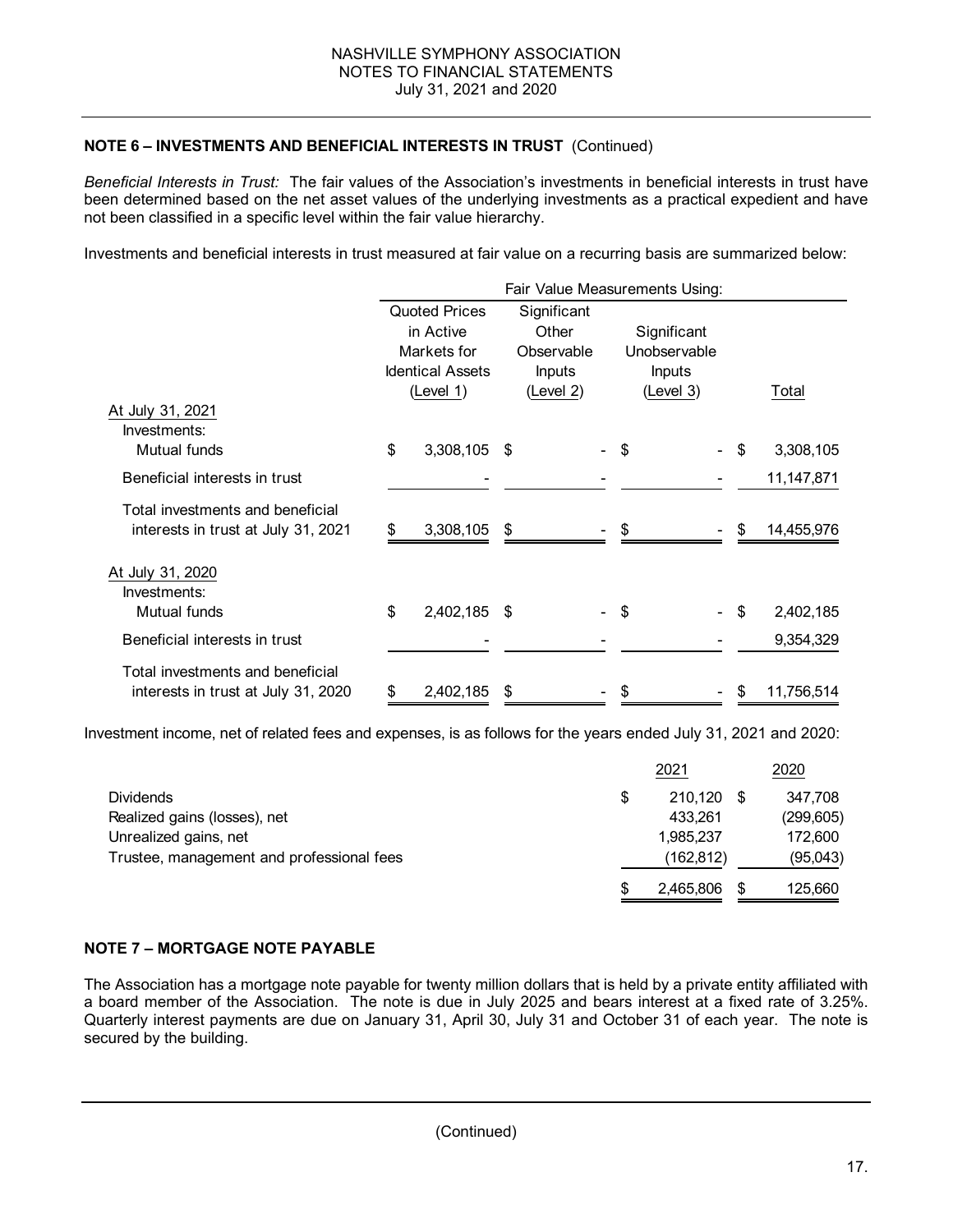# **NOTE 7 – MORTGAGE NOTE PAYABLE** (Continued)

After the shutdown of concert and event operations discussed in Note 2, the Association did not make five quarterly interest payments on their mortgage note payable during both the years ended July 31, 2021 and 2020. During the year ended July 31, 2021, the Association received a formal notice of default that included a discussion on possible forbearance for a period of time. On July 19, 2021, the Association entered into a Forbearance and Restructuring Agreement with the note holder that cured the events of default from missed interest payments during 2020 and 2021 and requires interest payments to resume effective July 31, 2021. Accordingly, the entire balance of the mortgage note payable is presented as a noncurrent liability on the accompanying statement of financial position at July 31, 2021.

### **NOTE 8 - COMMITMENTS AND CONTINGENCIES**

The Association is subject to a collective bargaining agreement whereby certain requirements and restrictions are placed upon the Association in return for qualified union musicians. The agreement establishes various requirements including compensation, pension funding and other terms of employment, and places certain other restrictions upon the Association.

The Association is party to various legal proceedings incidental to its operations. In management's opinion, all such matters are covered by insurance, or if not so covered, are without merit or are of such kind, or involve such amounts, which would not have a significant effect on the financial position or results of operations of the Association if disposed of unfavorably.

### **NOTE 9 - BENEFIT PLANS**

The Association has a defined contribution pension plan, which covers all full-time non-orchestra employees of the Association with one year of credited service. This plan is designed to conform to Internal Revenue Code Section 403(b) and to the requirements of the Employee Retirement Income Security Act of 1974 (ERISA). The Association's contributions to the plan are based upon a percentage of the participant's salary and are entirely discretionary. There were no contributions to the plan during the years ended July 31, 2021 and 2020.

The Association also has a voluntary tax-sheltered annuity plan, which covers all full-time employees of the Association. This plan is not subject to ERISA requirements as there is limited involvement by the Association. It is a contributory plan whereby contributions are made entirely by plan participants.

In addition, the Association participates in a multi-employer defined benefit plan administered by a national trust, known as the American Federation of Musicians and Employers' Pension Fund, which covers all union musician employees of the Association. This plan is also designed to conform to the requirements of ERISA. Contributions to the plan are based upon a percentage of the participant's salary, as determined by the terms of the Collective Bargaining Agreement between the Association and American Federation of Musicians Local 257. Participants do not contribute to the plan. The Association contributed \$137,665 and \$494,167 to the plan in 2021 and 2020. The risks of participating in a multi-employer pension plan ("MEPP") differ from single-employer plans. The potential risks include, but are not limited to, the use of the Association's contributions to provide benefits to employees of other participating employers, the Association becoming obligated for other participating employers' unfunded obligations, and, upon the Association's withdrawal from a plan, the Association being required to pay the plan an amount based on the underfunded status of the plan, referred to as a withdrawal liability.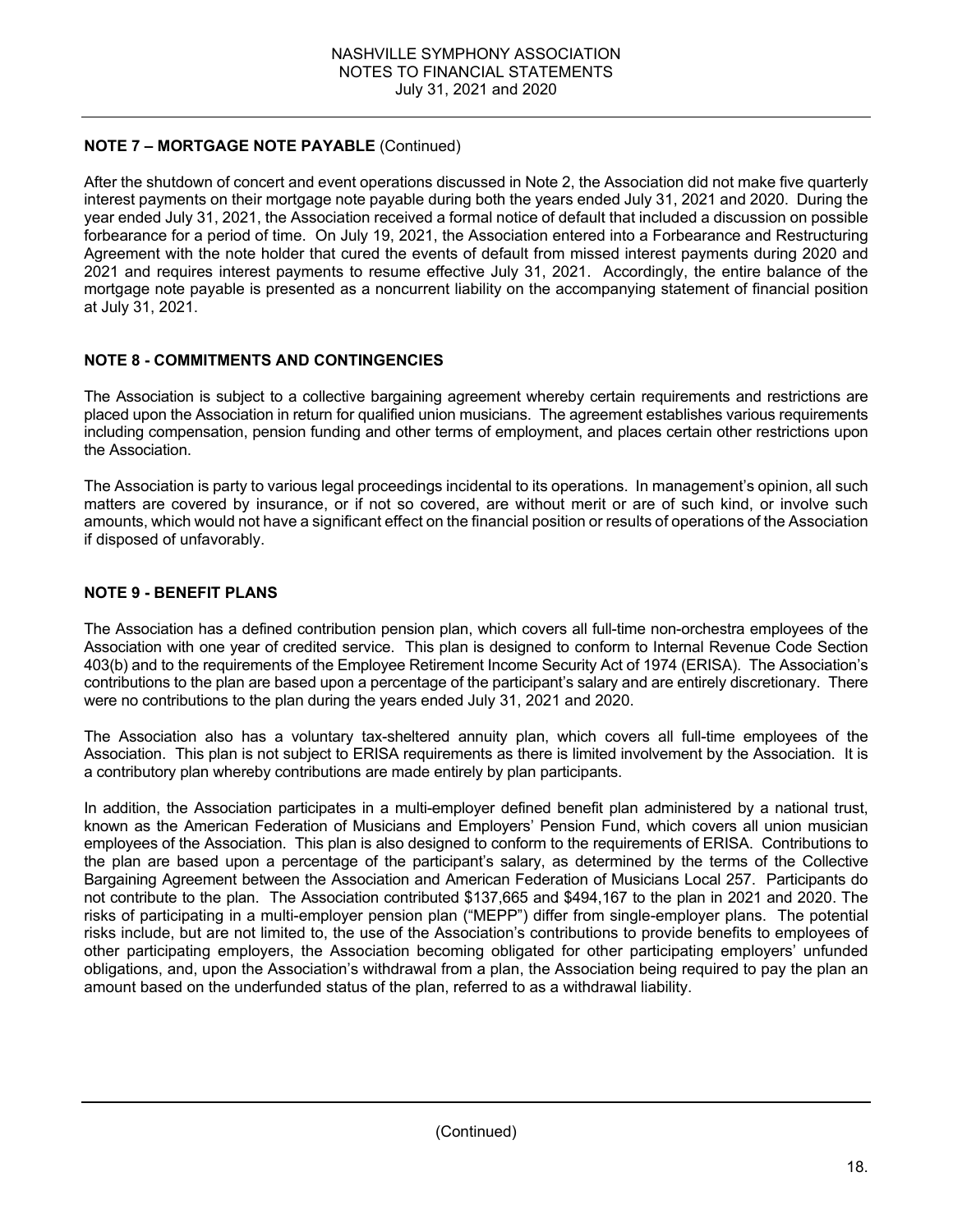### **NOTE 9 - BENEFIT PLANS** (Continued)

The plan in which the Association participated in the years ended July 31, 2021 and 2020 is summarized in the table below. The Pension Protection Act ("PPA") zone status represents the most recent available information from the MEPP which is for the plan year ended March 31, 2020 and is certified by the plan's actuary. Among other factors, plans in the red zone are generally less than 65 percent funded, plans in the yellow zone are less than 80 percent funded, and plans in the green zone are at least 80 percent funded.

| Pension Fund                                                       | Employer ID<br>Number/<br>Pension Plan<br>Number | <b>PPA</b><br>Zone<br>Status | FIP/RP<br>Status $(2)$ | 2021    | 2020    | Contributions<br>Greater Than 5%<br>of Total Plan<br>Contributions <sup>(1)</sup> | Expiration<br>Date of<br>CBA |
|--------------------------------------------------------------------|--------------------------------------------------|------------------------------|------------------------|---------|---------|-----------------------------------------------------------------------------------|------------------------------|
| American Federation of<br>Musicians and Employers'<br>Pension Plan | 51-6120204                                       | Red                          | Yes                    | 137.665 | 494.167 | No                                                                                | July 2024                    |

 $<sup>(1)</sup>$  This information was obtained from the respective plan's Form 5500 for the most current available and prior year filing. These dates</sup> may not correspond with the Association's calendar year contributions. The above noted percentage of total plan contributions column is based upon disclosures contained in the plan's Form 5500 filing ("Forms"). Those Forms, among other things, disclose the names of individual participating employers whose annual contributions account for more than 5% of the aggregate annual amount contributed by all participating employers for plan years 2021 and 2020.

<sup>(2)</sup> The FIP/RP Status column indicates a yes or no for plans which a financial improvement plan ("FIP") or a rehabilitation plan ("RP") is either pending or has been implemented.

### **NOTE 10 - NET ASSETS**

Net assets with donor restrictions are restricted for the following purposes or periods at July 31, 2021 and 2020:

|                                                                 | 2021            |    | 2020      |
|-----------------------------------------------------------------|-----------------|----|-----------|
| Subject to expenditure for specified purpose:                   |                 |    |           |
| Annual campaign and fund-raising events                         | \$<br>1,835,351 | \$ | 2,280,677 |
| Debt service and building maintenance                           | 494,705         |    | 625,961   |
| Operating activities of the Association                         | 800,498         |    | 819,287   |
|                                                                 | 3,130,554       |    | 3,725,925 |
| Subject to the passage of time:                                 |                 |    |           |
| Promises to give that are not restricted by donors, but which   |                 |    |           |
| are unavailable for expenditure until due                       | 397,152         |    | 623,709   |
| Subject to spending policy and appropriation:                   |                 |    |           |
| Investment in perpetuity, including amounts above original gift |                 |    |           |
| amounts, which once appropriated, is expendable to support      |                 |    |           |
| any activities of the Association                               | 1,308,799       |    | 937,570   |
|                                                                 |                 |    |           |
| Not subject to appropriation or expenditures:                   |                 |    |           |
| Musical instruments required to be used by the Association      | 1,975,000       |    | 1,975,000 |
|                                                                 |                 |    |           |
| Total net assets with donor restrictions                        | 6,811,505       | S  | 7,262,204 |

Additionally, the Association's board has designated, from net assets without donor restrictions, the Association's beneficial interests in trust and a portion of the investments as a board designated quasi endowment. The board designated endowment totaled \$12,466,547 and \$10,426,260 at July 31, 2021 and 2020, respectively.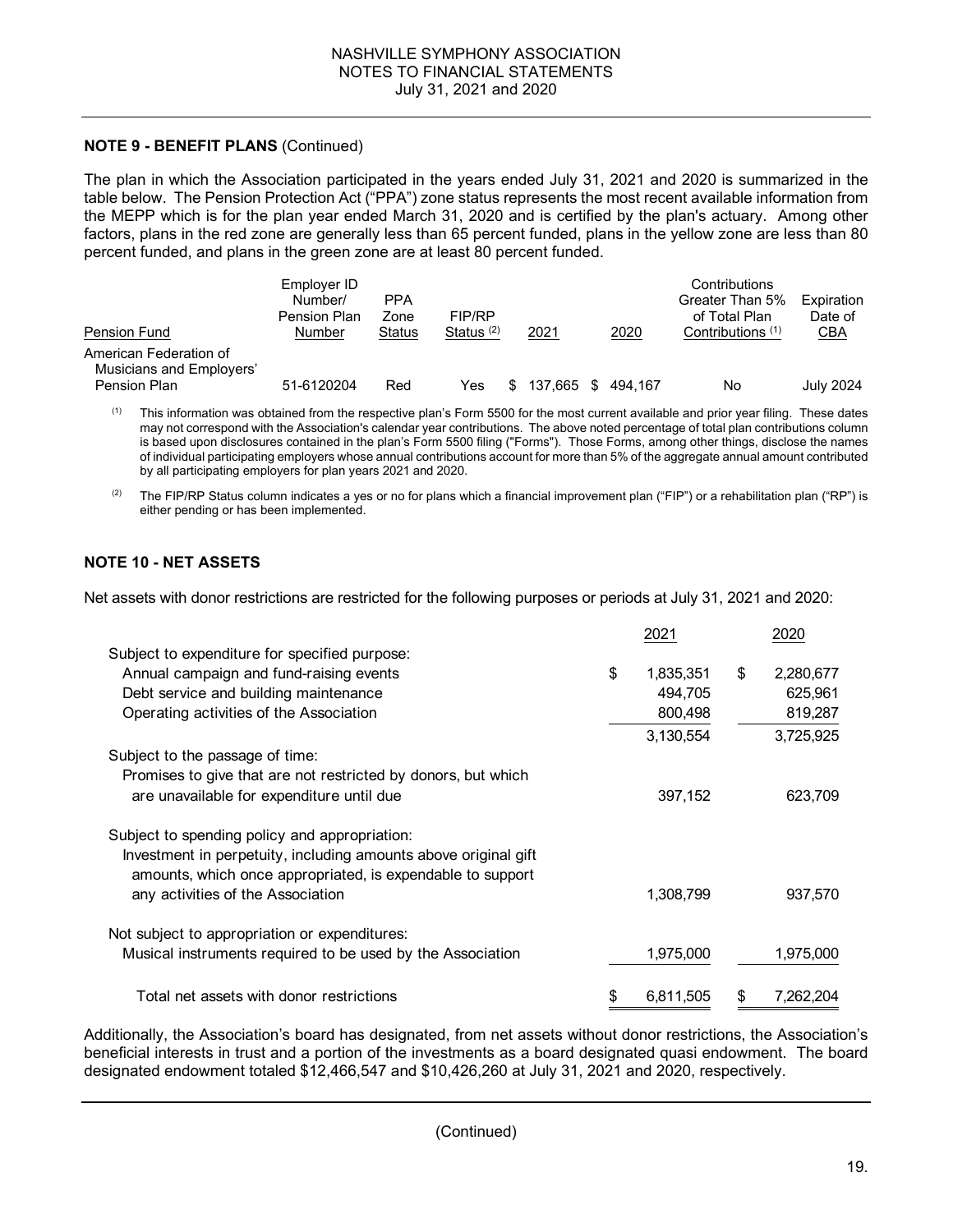# **NOTE 11 – ENDOWMENT ASSETS**

The Association's endowment assets consist of donor restricted funds required to be held in perpetuity and certain net assets without donor restrictions that have been designated for endowment by the Board of Directors. Endowment net asset composition by type of fund is as follows as of July 31, 2021 and 2020:

|                                                                                                                                 |    | <b>Without Donor</b><br>Restrictions |    | <b>With Donor</b><br>Restrictions | Total            |
|---------------------------------------------------------------------------------------------------------------------------------|----|--------------------------------------|----|-----------------------------------|------------------|
| As of July 31, 2021<br>Board designated endowment<br>Donor restricted funds:                                                    | \$ | 12,466,547                           | \$ |                                   | \$<br>12,466,547 |
| Original donor restricted gift amounts required<br>to be maintained in perpetuity by donors                                     |    |                                      |    | 1,308,799                         | 1,308,799        |
|                                                                                                                                 | \$ | 12,466,547                           | S  | 1,308,799                         | \$<br>13,775,346 |
| As of July 31, 2020<br>Board designated endowment<br>Donor restricted funds:<br>Original donor restricted gift amounts required | \$ | 10,426,260                           | \$ |                                   | \$<br>10,426,260 |
| to be maintained in perpetuity by donors                                                                                        |    |                                      |    | 937,570                           | 937,570          |
|                                                                                                                                 | S  | 10,426,260                           | S  | 937,570                           | \$<br>11,363,830 |

Changes in endowment net assets for years ended July 31, 2021 and 2020:

|                      | <b>Without Donor</b><br>Restrictions |            | <b>With Donor</b><br><b>Restrictions</b> |           |                  |
|----------------------|--------------------------------------|------------|------------------------------------------|-----------|------------------|
|                      |                                      |            |                                          |           | Total            |
| 2021                 |                                      |            |                                          |           |                  |
| Beginning net assets | \$                                   | 10,426,260 | \$                                       | 937,570   | \$<br>11,363,830 |
| Investment return    |                                      | 2,568,298  |                                          |           | 2,568,298        |
| Transfers, net       |                                      | (528, 011) |                                          |           | (528, 011)       |
| Contributions        |                                      |            |                                          | 371,229   | 371,229          |
| Ending net assets    | \$                                   | 12,466,547 | \$                                       | 1,308,799 | \$<br>13,775,346 |
| 2020                 |                                      |            |                                          |           |                  |
| Beginning net assets | \$                                   | 10,940,453 | \$                                       | 884,071   | \$<br>11,824,524 |
| Investment return    |                                      | 20,028     |                                          |           | 20,028           |
| Transfers, net       |                                      | (534, 221) |                                          |           | (534, 221)       |
| Contributions        |                                      |            |                                          | 53,499    | 53,499           |
| Ending net assets    | \$                                   | 10,426,260 | S                                        | 937,570   | \$<br>11,363,830 |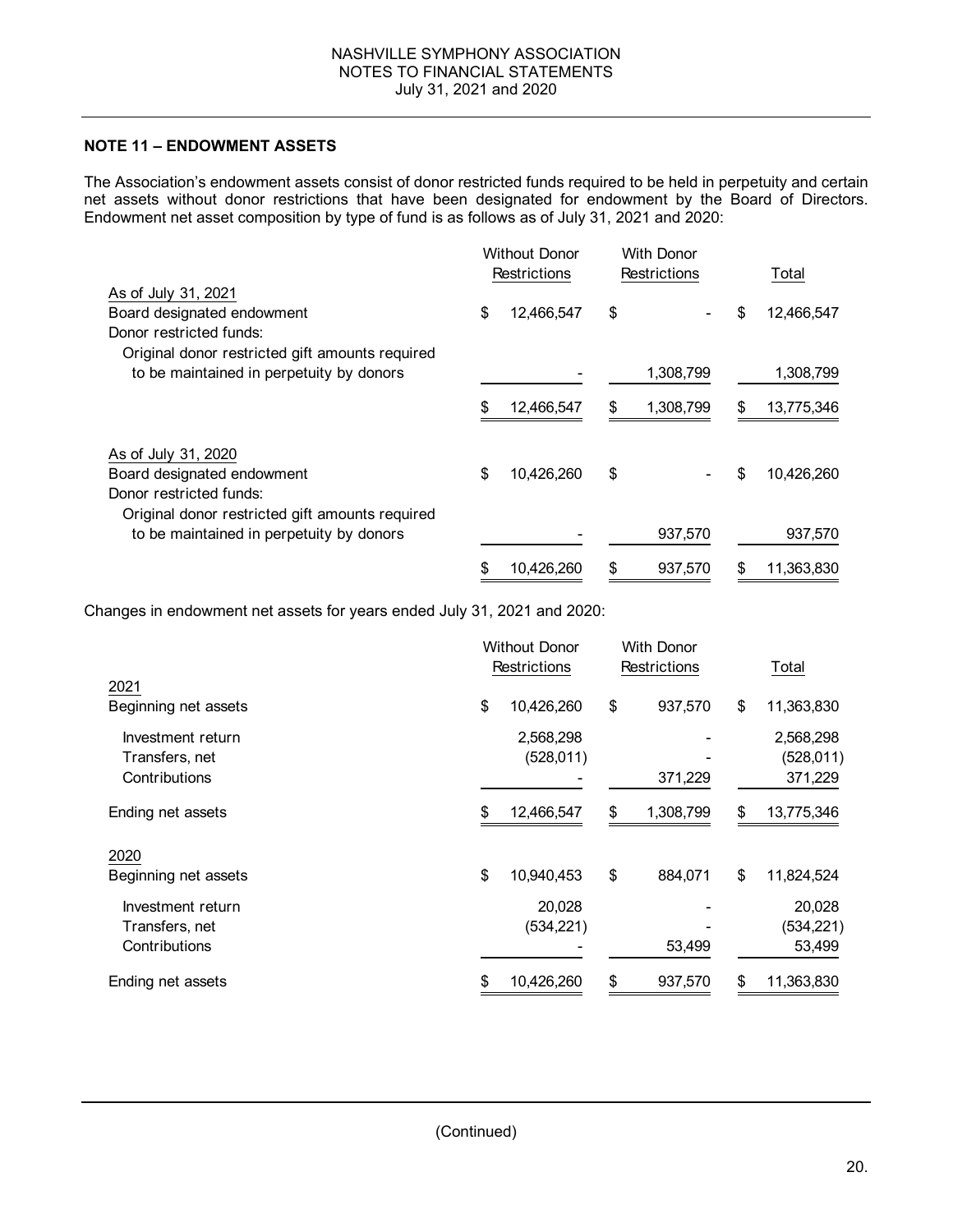### **NOTE 11 – ENDOWMENT ASSETS** (Continued)

Interpretation of UPMIFA: The Board of Directors have interpreted the Tennessee Uniform Prudent Management of Institutional Funds Act (UPMIFA) as requiring the preservation of the fair value of the original gift as of the gift date of the donor-restricted funds absent explicit donor stipulations to the contrary.

As a result of this interpretation, the Association classifies as net assets with donor restrictions (a) the original value of perpetually restricted gifts donated to the Association, (b) the original value of subsequently perpetually restricted gifts donated to the Association, and (c) accumulations to the Association made in accordance with the direction of the applicable donor gift instrument at the time the accumulation is added to the Association's assets.

From time to time, the fair value of assets associated with individual donor restricted funds may fall below the level that the donor or UPMIFA requires the Association to retain as a fund of perpetual duration. Deficiencies of this nature that are in excess of related amounts with temporary donor restrictions are reported as an offset to net assets without donor restrictions. There were no deficiencies in these funds as of July 31, 2021 and 2020.

Return Objectives and Risk Parameters: The Association's investment objectives are 1) to preserve principal assets, 2) to grow the real purchasing power of the assets above inflation, and 3) to control and mitigate the risks that act against the long-term growth of the assets, such as poor performance by investment managers and excessive fees. A key component in pursuit of these objectives is the adequate diversification of investment funds among and within asset classes. The Association's investments may from time to time be subject to constraints that will dictate changes in the asset mix, liquidity characteristics, and, potentially, time horizon.

Spending Policy: The Association's beneficial interests in trust are subject to various distribution restrictions based upon the terms of the Trust Agreement of the Nashville Symphony Association. The NSET shall make quarterly distributions to or for the benefit of the Association. The distributions shall be based upon the "rolling 3-year average" of the market value of the investments held in the NSET, being the sum of the market value of the Trust determined on and as of the last day of each of the immediately preceding 12 calendar quarters, divided by 12. For purposes of this, the "market value" of the Trust, to be determined on and as of the last day of each applicable quarter, shall consist of the market value of the principal of the trust estate (to include stocks, bonds and mutual funds and unrealized gains and losses thereon), cash and cash equivalents. The distributions shall be an amount equal to one and 25/100 percent (1.25%) per quarter of the "average market value" of the trust estate (to include both principal and income as of the applicable date) of the Trust.

The Trust Advisory Board may direct the Trustee to withhold some or all of any distribution and may request distributions to be made less frequently than quarterly. The Trustee shall not make any distribution in the event the market value (as defined) has decreased in value for two successive quarters unless the Executive Committee of the Association and the Trust Advisory Board so directs the Trustee to make a distribution. In the event the market value declines for three successive quarters, the Trustee shall withhold all distributions until directed by the Trust Advisory Board and the Executive Committee of the Association, and the Executive Committee shall meet to review the distribution policy set forth herein prior to directing the Trustee to do so. Distributions may not exceed one and 25/100 percent (1.25%) of the "rolling 3-year average" in any calendar quarter. Distributions, at the request of the Trust Advisory Board, may be deferred until such time as is convenient with the financial needs of the Association.

The Trustee shall make all calculations necessary to determine the market valuations and amount of distributions. The decision of the Trustee shall be final. During the fiscal year 2021, the trustee calculated the trust distributions to the Association at \$528,011.